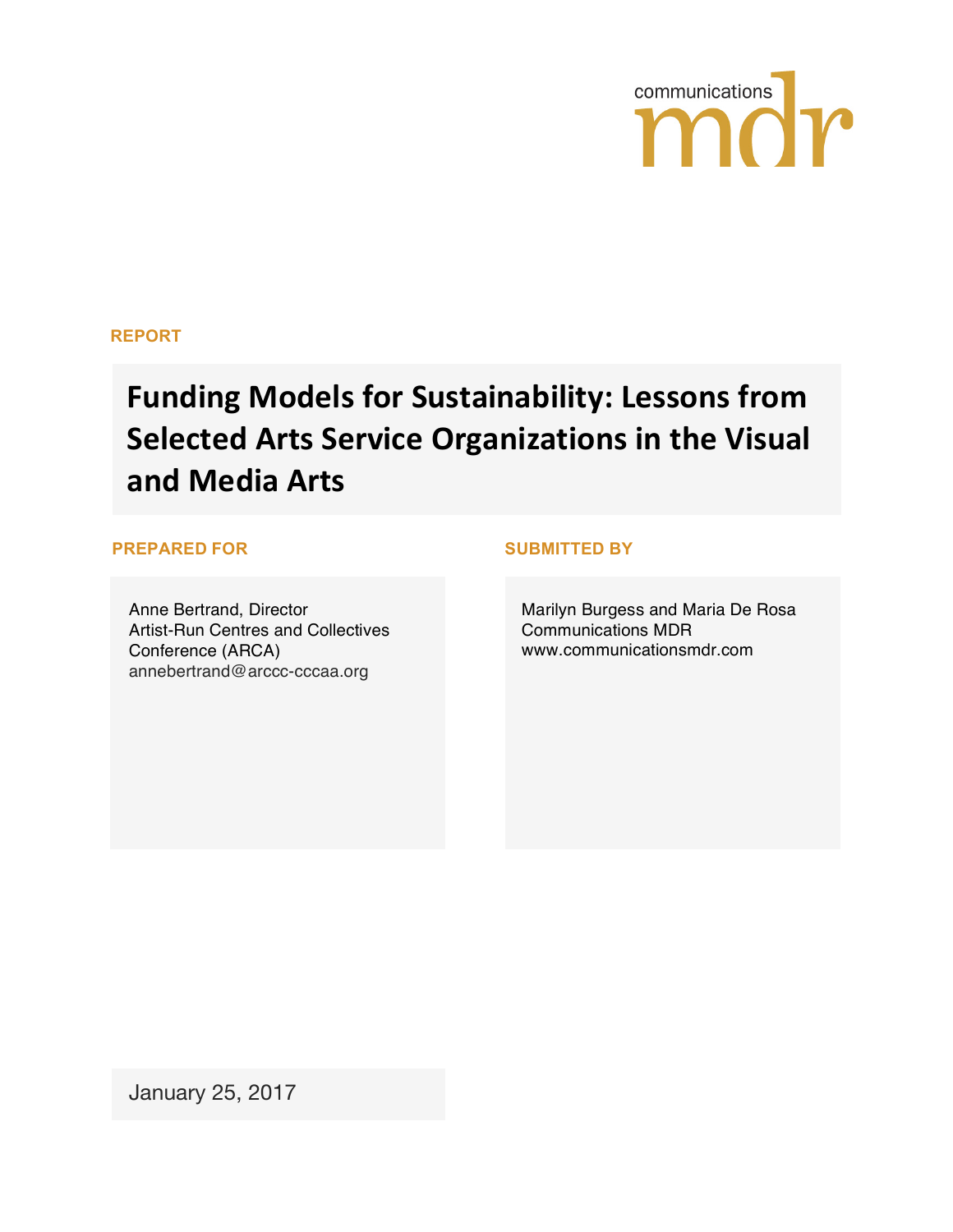# **Glossary of Terms**

**Artist-run sector:** refers to the arts sector populated by groups or organizations who are run and self-determined by artists working together. What in Canada are known as artist-run centres and collectives are referred to as artist-run initiatives in Australia and artist spaces in the US.

**Business model**: A business model is much more than the financial transactions undertaken by an organization and recorded in its financial statements. It describes the rationale of how an organization creates, delivers and captures value.

**Earned revenues:** Revenues earned from an activity (for example, conference fees, sales of memberships, workshop fees or selling publications).

**Federation:** An organization comprised of a set of smaller organizations, which seeks to bring attention to issues that are of importance to its members. Each organization that comprises the federation maintains control over its own operations.

**Non-profit organization:** An organization that uses its surplus revenues to achieve its goals rather than distributing them as profit or dividends.

**Non-restricted income:** Any source of funding or finance that is not directly linked to a set of specific outcomes and can be used to do whatever an organization wants. It can be used to support core operating costs, project costs, new staff positions or be put away for future use.

**Private sector income:** Income from private sources, for example donations (including crowd funding) or grants from trusts and foundations.

**Profitability:** In not-for-profit organizations, profitability reflects the maintenance of working capital to support or continue operations of programs and services.

**Public funding:** Funding received from any public organization (for example, federal, provincial or municipal arts councils).

**Support in kind:** Support in kind is used to describe any materials or services that an organization would otherwise have to pay for but that are being provided free of charge or at a reduced rate. It can include equipment being provided free of charge that would otherwise have to be bought or rented; the use of conference space that would otherwise be paid for; volunteers who are providing their time and services for free.

**Sustainability:** Sustainability refers to the maintenance of financial capacity to maintain or expand services with sufficient resilience to withstand occasional short-term economic shocks (such as a loss of a grant or donor funding).

*Sources:* 

*Arts Council England website, http://www.artscouncil.org.uk/*

*Business Dictionary Online, http://www.businessdictionary.com/*

*Lisa M. Sontag-Padilla, et al, Financial Sustainability for Nonprofit Organizations A Review of the Literature, Rand Corporation, 2012.*

*Alexander Osterwalder and Yves Pigneur, Business Model Generation: A Handbook for Visionairies, Game Changers, and Challengers, Wiley and Sons Inc., New Jersey, 2010, p14.*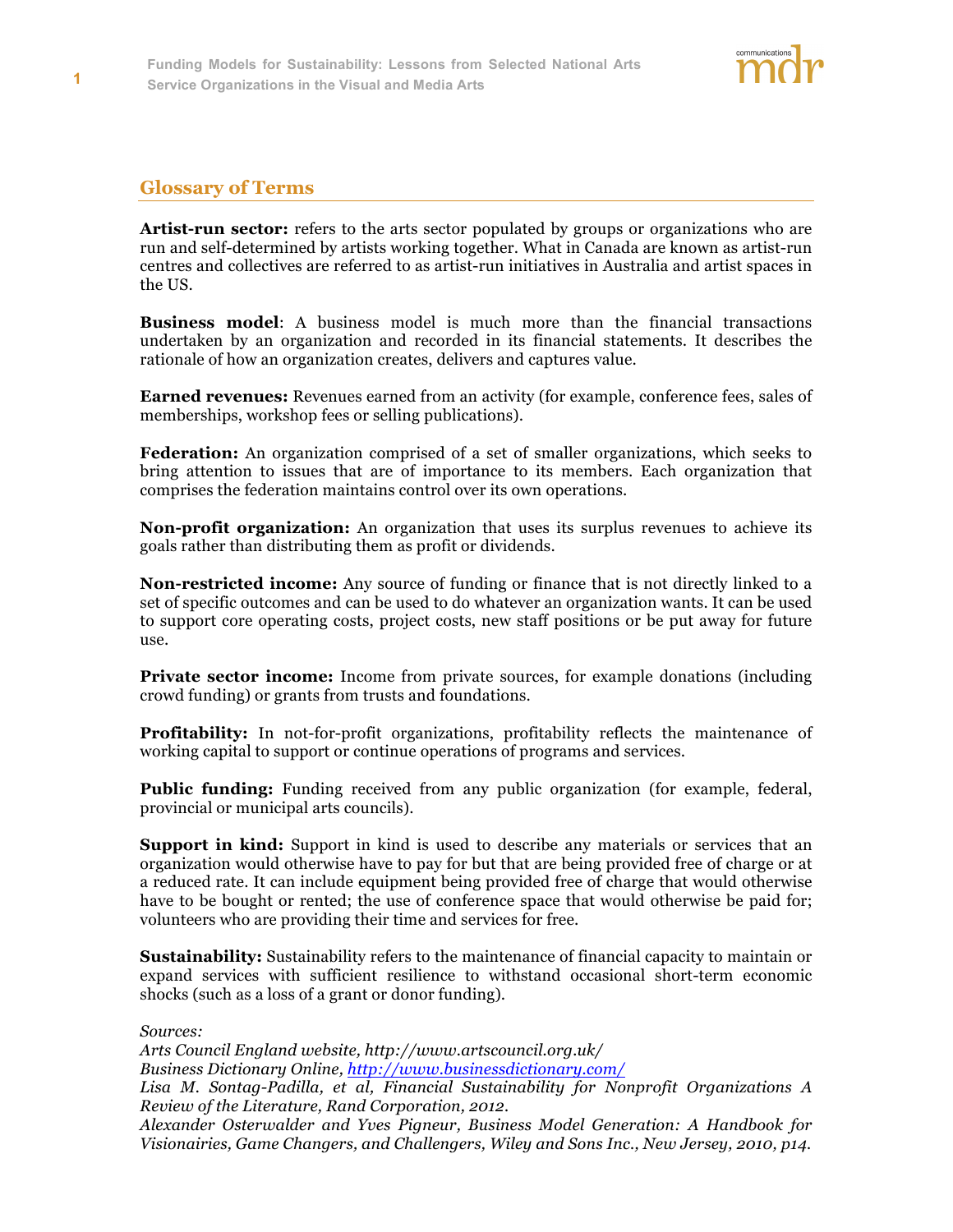

# **Table of Contents**

| <b>I. FUNDING MODELS FOR SUSTAINABILITY: KEY FACTORS FOR CONSIDERATION FOR</b>                 |  |
|------------------------------------------------------------------------------------------------|--|
|                                                                                                |  |
|                                                                                                |  |
|                                                                                                |  |
|                                                                                                |  |
|                                                                                                |  |
| 2.1 Challenges to Understanding and Measuring the Value of Small Arts Organizations            |  |
| II. KEY CHARACTERISTICS OF THE BUSINESS MODELS OF SELECTED NATIONAL AND                        |  |
|                                                                                                |  |
| 1. PUBLIC FUNDING CONTINUES TO REPRESENT A SIGNIFICANT LEVEL OF REVENUES BUT                   |  |
|                                                                                                |  |
|                                                                                                |  |
|                                                                                                |  |
| 2. PROJECT FUNDING FROM PUBLIC AND PRIVATE SOURCES IS SUPPORTING AN ARRAY OF ACTIVITIES 9      |  |
|                                                                                                |  |
| 2.2 Partnerships are Being Leveraged to Access Regionally-based Funding and In-Kind Support.10 |  |
| 3. CHARITABLE DONATIONS ARE BEING USED TO SUPPORT PROFESSIONAL DEVELOPMENT 10                  |  |
|                                                                                                |  |
|                                                                                                |  |
| 4.2 Professional Development Products and Services Afford Additional Opportunities to Earn     |  |
|                                                                                                |  |
| III. CONCLUDING OBSERVATIONS: POTENTIAL DIRECTIONS FOR CONSIDERATION  15                       |  |
|                                                                                                |  |
|                                                                                                |  |
| 1.2 Earned Revenues Provides the Greatest Opportunity for Diversification of Revenues 15       |  |
|                                                                                                |  |
|                                                                                                |  |
|                                                                                                |  |
|                                                                                                |  |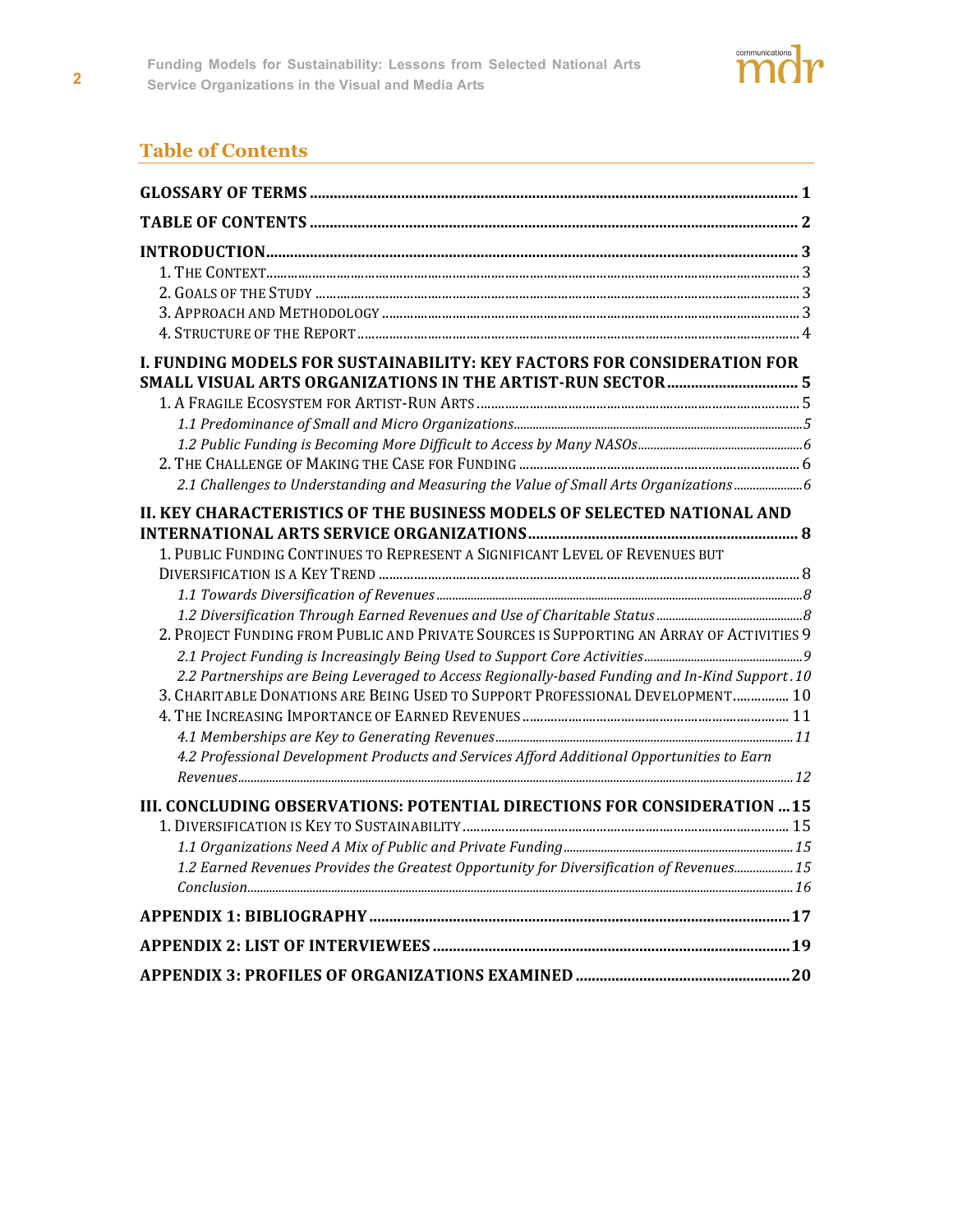

# **Introduction**

#### *1. The Context*

In Canada and abroad, the funding model that has sustained artists' organizations is changing and organizations that have served as the voice of the visual and media arts sectors are under pressure to diversify their funding sources. The Canada Council for the Arts' has introduced a new funding model, which is anticipated to affect funding to Canadian national arts service organizations (NASOs) serving the artist-run visual and media arts sectors. In Australia, France and the United Kingdom, funding to the arts is also being reconfigured with calls to increase philanthropic fundraising and entrepreneurship.<sup>1</sup> In the United States, funding to the independent visual arts is precarious, largely supported by a small number of private foundations.

Within this context, the Artist-Run Centres and Collectives Conference (ARCA), in partnership with the Association of Artist-Run Centres from the Atlantic AARCA, and the Independent Media Arts Alliance (IMAA), retained the services of Communications MDR to identify models for funding in other jurisdictions that could inform the development of funding strategies for Canadian artist-run NASOs.

#### *2. Goals of the Study*

 $\overline{a}$ 

The goals of the study are two-fold:

- to examine the business models of selected Canadian and international arts service organizations so as to identify potential models for the Canadian context;
- to assess the feasibility of implementing new business models for ARCA.

The present report provides the findings with respect to the first goal of the study.

#### *3. Approach and Methodology*

This study examined nine organizations that have mandates in the visual arts and provide services to artist-run, visual arts organizations. International organizations include: Common Field in the United States, la Fédération des réseaux et associations d'artistes plasticiens (la Fraap) in France, the National Association for the Visual Arts (NAVA) in Australia, and Res Artis in Netherlands. The Canadian organizations include: Canadian Artists Representation/Le front des artistes canadiens (CARFAC), the Canadian Crafts Federation (CCF), the Independent Media Arts Alliance (IMAA), the Reroupment des centres d'artistes auto-gérés du Québec (RCAAQ) and the Artist-Run Centres and Collectives Conference (ARCA).

The consultants conducted a web-based review of literature and information about the business models of these organizations. Appendix 3 contains profiles of these organizations. This examination was complemented by a review of selected publications that examined the ways in which the financial resilience of artist-run organizations could be increased. A bibliography of sources is provided in Appendix 1. Eight interviews were conducted with the selected organizations to further complement the information gathered from the review of web-based information and literature. A list of interviewees is provided in Appendix 2.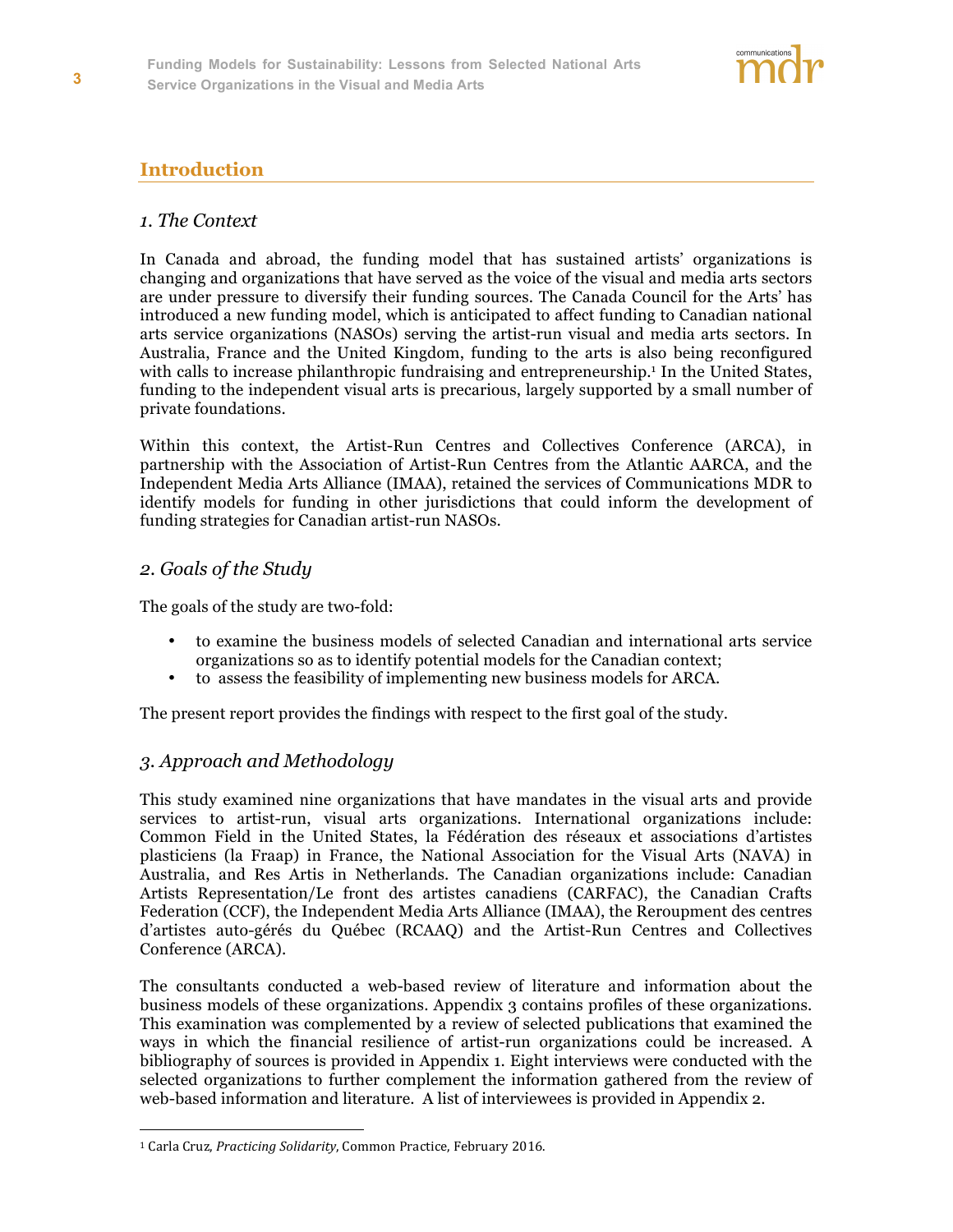

# *4. Structure of the Report*

This report is structured into three sections:

- Section I describes the key factors for consideration with respect to the funding models of small visual arts organizations in the artist-run sector;
- Section II provides an examination of the business models being used by selected international and national arts service organizations; and
- Section III offers concluding observations for consideration, which can provide potential new directions for ARCA and other arts service organizations seeking to diversify their revenues.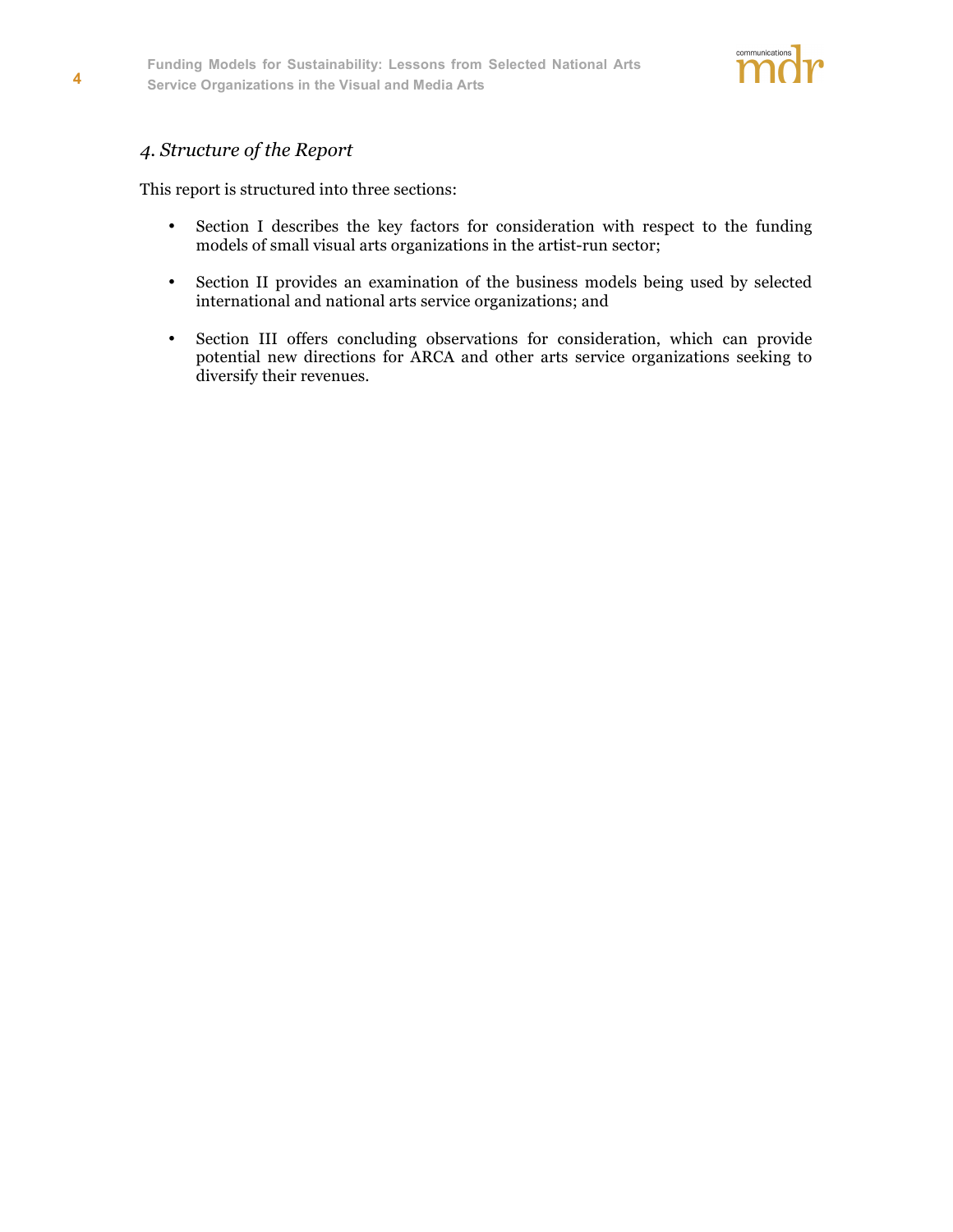

# **I. Funding Models for Sustainability: Key Factors for Consideration for Small Visual Arts Organizations in the Artist-Run Sector**

#### *1. A Fragile Ecosystem for Artist-Run Arts*

#### **1.1 Predominance of Small and Micro Organizations**

The arts service organizations examined in this study and operate within a fragile ecology composed of small and micro organizations, many of which are artist-run. While they operate within a fragile ecology, artist-run centres and collectives play a central role in supporting the production and critical advancement of emergent artistic practices and contributing to the development of the careers of artists."<sup>2</sup> It is worth noting in this context that of the approximately 180 artist-run centres in Canada represented by ARCA, less than half – 75 in all – receive recurring funding from the Visual Arts Section of Canada Council for the Arts.3

Artist-run centres and collectives follow the not-for-profit business and organization model. They do not charge admission fees, pay artists for their contributions (exhibitions, presentations, performances) are non-commercial and de-emphasize the selling of artwork.4 Some centres support creative production, for example in the media arts, photography and printmaking. Typically, artist-run centres deliver their services through a membership structure.

Many artist-run organizations, including regional and national associations, lack secure or recurrent funding. A study of business models in the visual arts noted that small and micro organizations in the visual arts have very limited resources and spend a substantial portion of their operating costs on staff.5 These organizations have few resources to dedicate to the development of new services.<sup>6</sup>

Many operate without paid staff. In France, more than half of the organizations in la Fraap's membership rely on volunteer staff for their core operations. Only a few of their members can afford a paid team of permanent employees. Most have annual revenues of less than 10,000 Euros.7 Artist-run centres in Canada report being understaffed or staffed with

<sup>2</sup> Marilyn Burgess and Maria De Rosa of Communications MDR, *The Distinct Role of Artist-Run Centres in the Ca*nadian Visual Arts Ecology, prepared for the Canada Council for the Arts, October, 2011.<br><sup>3</sup> Canada Council for the Arts, Research and Evaluation Section, *Understanding Canadian Arts Through* 

*CADAC Data: A Portrait of 75 Artist-Run Centres*, 2015.

<sup>4</sup> Bronson, AA "The Humiliation of the Bureaucrat: Artist-Run Centres as Museums by Artists." *Museums by Artists.* AA Bronson and Peggy Gale, eds. Art Metropole, Toronto 1983. Retrieved from

http://goodreads.timothycomeau.com/aabronson/#1def.

<sup>5</sup> Susan J. Royce, *Business Models in the Visual Arts,* February 2011.

<sup>6</sup> Sarah Thelwall, *Size Matters: Notes towards a Better Understanding of the Value, Operation and Potential of Small Visual Arts Organizations,* Common Practice, July 2011. This study found that spending was concentrated in program and staffing costs, leaving little for development of new services

<sup>7</sup> Opale and la Fraap, "Les repères de l'avise (ingénierie et services pour entreprendre autrement) Les collectifs d'arts plastiques et visuels, Création, consolidation, développement de l'activité et de l'emploi," in *Culture No. 9,* février 2012.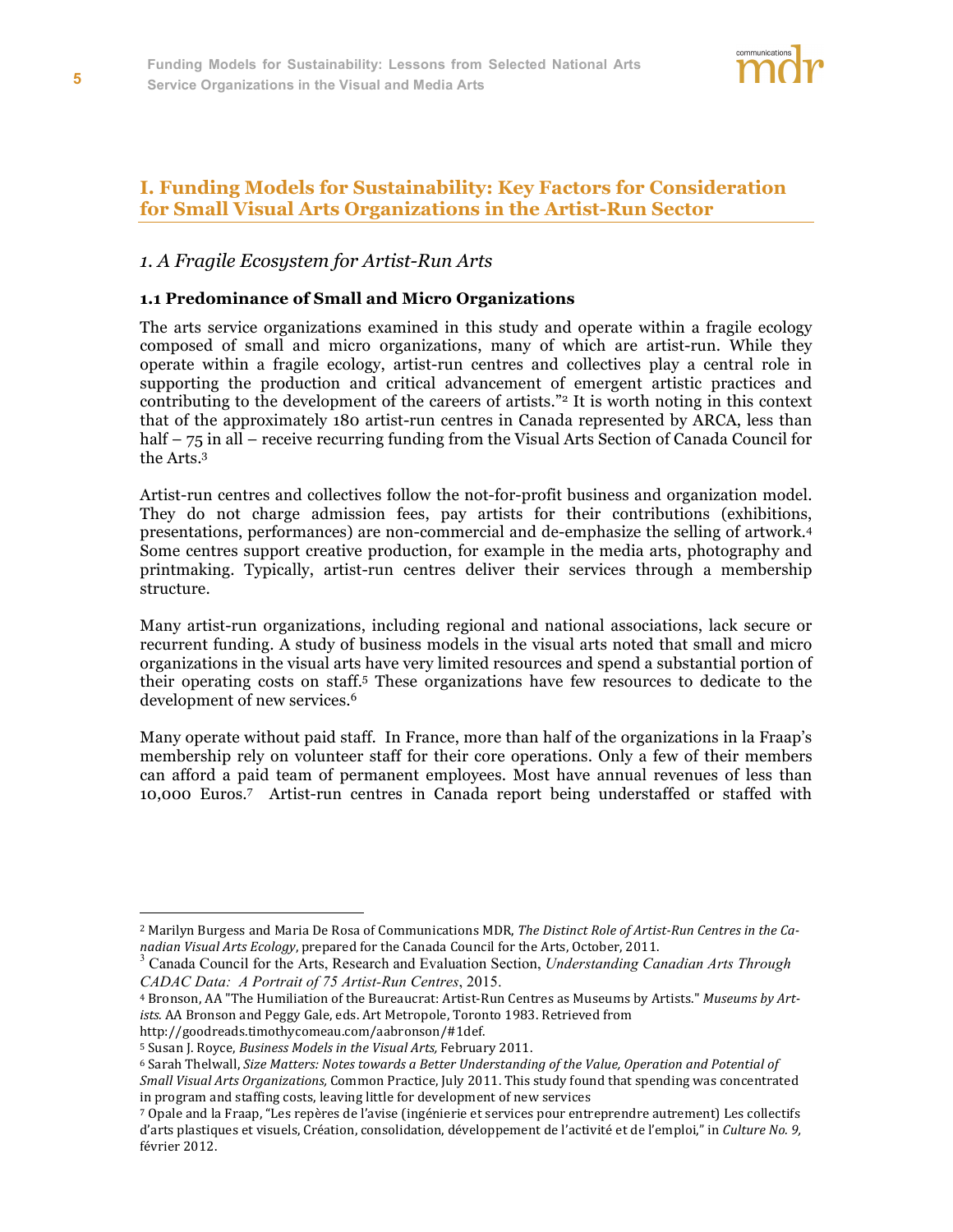

underpaid employees.<sup>8</sup> A lack of funding also makes it difficult to keep pace with rising operating costs.9 In the US, many artist-spaces are operating without benefit of funding.10

#### **1.2 Public Funding is Becoming More Difficult to Access by Many NASOs**

The arts service organizations examined for this report are themselves fragile, with limited access to funding. This is particularly true for those serving the artist-run sector. National arts service organizations typically rely on grants to support their "core" operations. Public sector grants are the most important source of funding for all but two of the organizations examined as part of this study. The exceptions are Common Field, which is currently supported by a private sector grant from the Andy Warhol Foundation, and Res Artis, which is actively seeking ways to access public funding. With their reliance on grants, NASOs face challenges shared by other small arts organizations to adjust to a changing funding context.

As funders implement performance based funding, there is a concern that metrics being used may not be appropriate for smaller organizations in the visual and media arts.<sup>11</sup> In particular, there is a need to identify the indicators of performance that can better communicate the value that is being created in these organizations.

This challenge exists also with respect to accessing private sector foundation grants, where the long-term focus of NASOs is often at odds with requirements for measurable short-term impacts. <sup>12</sup> This tension has become an area of critical inquiry in the field. 13

#### *2. The Challenge of Making the Case for Funding*

#### **2.1 Challenges to Understanding and Measuring the Value of Small Arts Organizations**

Increasing pressure on public funding requires artists' organizations to work harder to demonstrate their value. Those in the field agree that this value can and should be measured.14 However, current performance metrics being used by funders in the jurisdictions of the organizations examined do not necessarily capture the role that these organizations play in the wider arts ecology. A key challenge for smaller arts organizations, in particular artist-run organizations, is a lack of appreciation for the critical role they play in developing the careers of artists, the value of which, using current metrics, may only become apparent and measurable much later.

One example of this is the focus on experimentation and development of new artistic practices in artist-run centres, which is poorly aligned with the need to demonstrate audience growth to funders. Artist-run centres "provide a vibrant environment in which to develop

<sup>8</sup> Marilyn Burgess and Maria De Rosa, Communications MDR, *Employment Standards in Canadian Artist-Run Centres and Independent Media Arts Centres*, Prepared for the Independent Media Arts Alliance and the Artist-run Centres and Collectives Conference, October 2010.

<sup>9</sup> Marilyn Burgess and Maria De Rosa of Communications MDR, *The Distinct Role of Artist-Run Centres in the Canadian Visual Arts Ecology*, prepared for the Canada Council for the Arts, October, 2011. <sup>10</sup> Interview with Courtney Fink, Common Field.

<sup>11</sup> Gordon-Nesbitt, Rebecca, *Value, Measure, Sustainability: Ideas towards the future of the small-scale visual arts sector,* December 2012.

<sup>12</sup> Cathy Hunt, *Paying the Piper: There has to be a better way*, Platform Paper No. 45, Currency House, November 2015

<sup>&</sup>lt;sup>13</sup> Lisa M. Sontag-Padilla, et al, *Financial Sustainability for Nonprofit Organizations A Review of the Literature,* Rand Corporation, 2012.

<sup>14</sup> Sarah Thelwall, *Size Matters: Notes towards a Better Understanding of the Value, Operation and Potential of Small Visual Arts Organizations,* Common Practice, July 2011; Rebecca Gordon-Nesbitt, *Value, Measure, Sustainability: Ideas towards the future of the small-scale visual arts sector,* December 2012.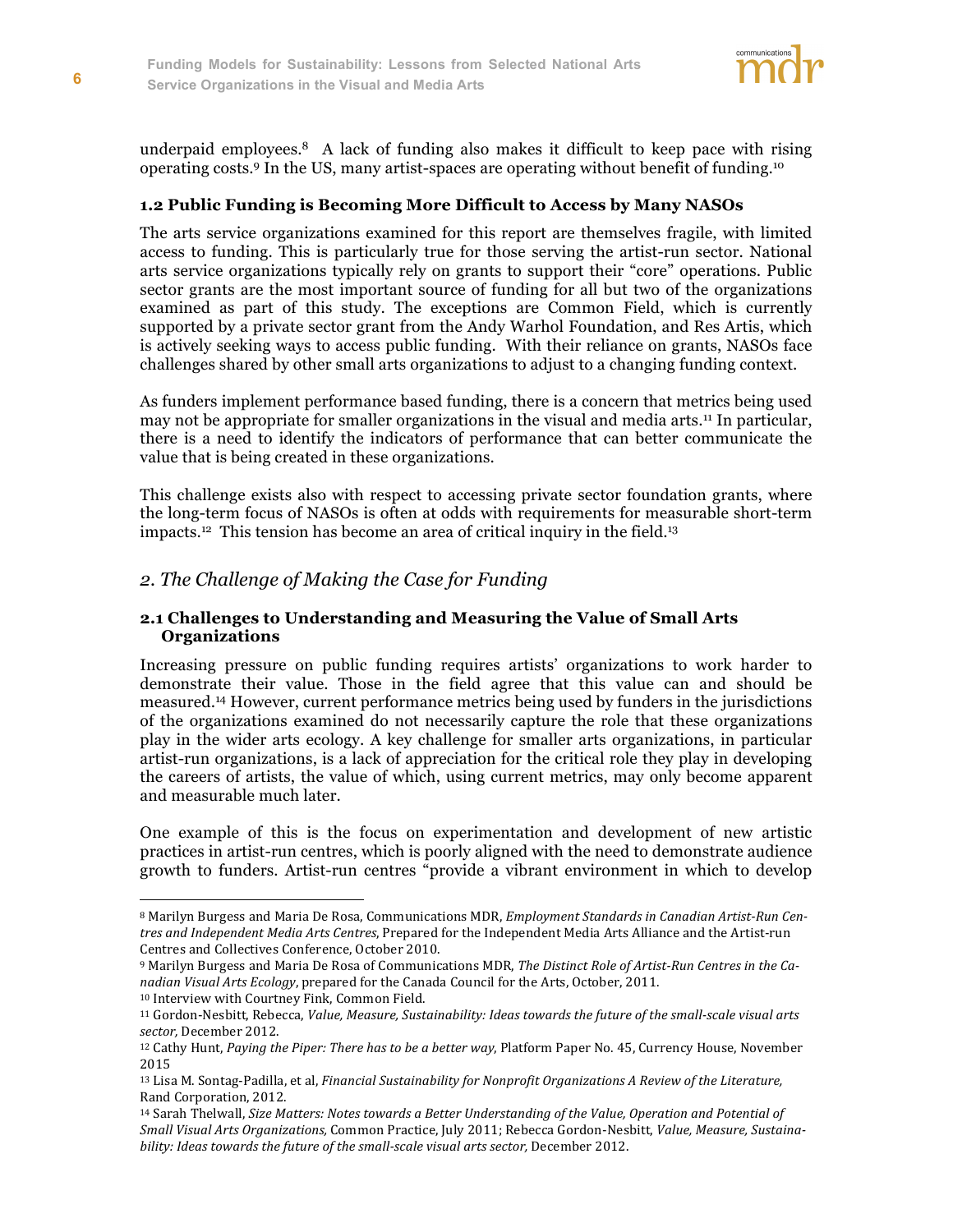

work – places where they can connect with potential audiences during the creative process."<sup>15</sup> The depth of engagement that may be taking place is artist-run centres may not be captured, though this work is essential to building audiences over the long term, when these same artists exhibit their works in larger galleries or museums. As one writer notes, "the challenge in pinning down the identity of artist-run centres is also their greatest strength."16

Carla Cruz notes in her study of small arts organizations, "the strength of small visual arts organizations lies in their diversity and risk-taking, while their particularity is seen to reside in the depth of, and commitment to, practices extending over longer periods of time. Viewed in these terms, the value of small visual arts organizations manifests itself in a long-term contribution to the sector, without which larger-scale organizations could not thrive."<sup>17</sup>

Similarly, artist-run service organizations are sector builders, with a history of pioneering development and professionalization of artists' structures enabling and facilitating contemporary artistic development.

For example, most organizations have developed codes of professional practice and defend the rights of artists to a living wage. This is core sector development work that is difficult to measure in the short term.

CARFAC was one of the first organizations to introduce a minimum exhibition fee schedule for visual artists. CARFAC's advocacy for an artists' resale right in Canada is another longterm effort with sector building potential.

Through NAVA, Australian artists benefit from the Code of Practice for the Professional Australian Visual Arts, Craft and Design Sector, a comprehensive guide to best practice standards for artists' fees, gallery representation, residencies, tax, insurance and artists' rights. NAVA is also collaborating with other organizations to develop a cultural policy for Australia.

La Fraap has developed a Charter of professional practice (Charte de déontologie) to which all members must adhere. La Fraap collaborated on the development of a sector-wide Charter promoting and defending the importance of artists' spaces (Charte de la coordination nationale des lieux intermédiaires et indépendents).

Members of IMAA must respect its Statement of Professional Values. Res Artis seeks to maintain the quality and integrity of the field of arts residencies by working to define the field and requiring all members to adhere to its mission, vision and values. For its part, Common Field is working to articulate the common values shared by its members.

These efforts illustrate a concern for long-term impacts on the lives of artists and the field of professional practice. It is clear for example, that CARFAC's fee schedule introduced in 1975 has had significant impact in the visual arts in Canada, though measuring the impact would be very difficult, and any attempt to have measured its impact in the short term would have been gravely inadequate.

<sup>15</sup> Clare Connor and Gavin Barlow, Could arts centres hold the key to UK culture's future?, *The Guardian*, April 3, 2014.

<sup>16</sup> Clare Connor and Gavin Barlow, Could arts centres hold the key to UK culture's future?, *The Guardian*, April 3, 2014.

<sup>17</sup> Carla Cruz, *Practicing Solidarity*, Common Practice, February 2016.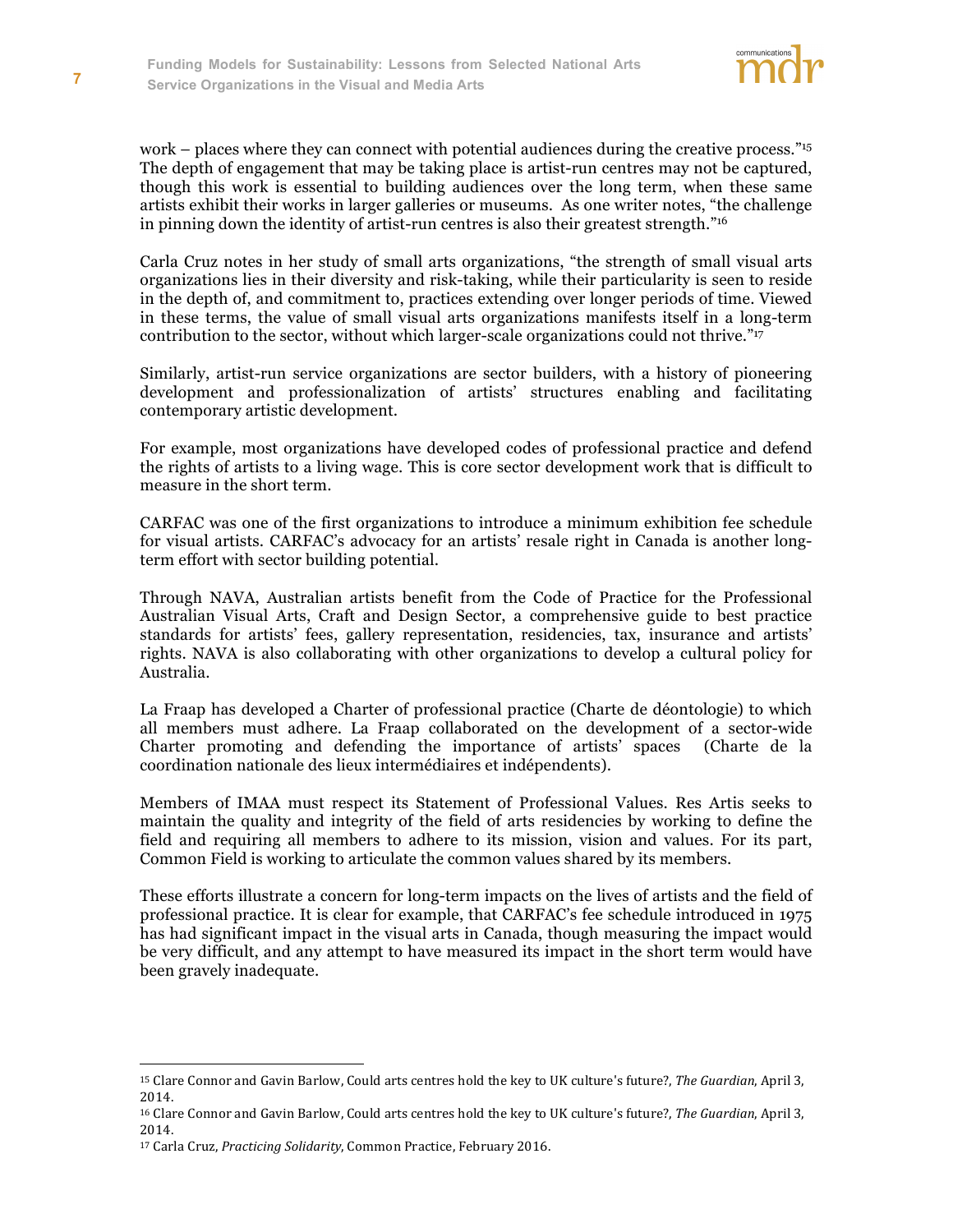

# **II. Key Characteristics of the Business Models of Selected National and International Arts Service Organizations**

# *1. Public Funding Continues to Represent a Significant Level of Revenues but Diversification is a Key Trend*

#### **1.1 Towards Diversification of Revenues**

Public funding is the principle source of revenue in six of the eight organizations examined for this study, representing between 65% and 95% of total resources. In two organizations, public funding represents more than 90% of revenues. For its part, the US-based organization, Common Field, relies almost entirely on grants from private sector foundations. As an international organization, Res Artis does not currently have access to public funding, though it has identified the need to do so to deliver its services.

With such a high reliance on public funding, these organizations are vulnerable to changing priorities. This has been the case in Australia, France, and the UK, where access to public funding has become more difficult in recent years. One organization, NAVA, has recently lost a significant share of its public funding, slashing approximately 25% from its core budget in one year. Recent changes to funding programs in Canada, such as the introduction of funding caps, present a similar risk to Canadian organizations.

With these difficulties in maintaining or accessing public and even foundation funding, the need to diversify revenues is paramount. There is a trend, and noted interest, on the part of arts organizations to diversify their revenues. A study conducted of artist-run centres in Canada found that these were seeking new avenues of funding, such as endowments or developing new business models.18

#### **1.2 Diversification Through Earned Revenues and Use of Charitable Status**

Earned revenues represent between 5% and 29% of their total revenues of the organizations examined for this study. Earned revenues are the sole source of income for Res Artis. Revenues are being earned primarily from membership fees, though organizations are also earning revenues through fees for training and professional development activities, as well as conference fees.

Opportunities are said to exist to exploit the intangible assets (knowledge, expertise, business processes and business models) produced by arts organizations in the achievement of their missions. 19 In the course of their work, NASOs produce significant knowledge and expertise, some of which may be exploited commercially, for example through consulting, research and teaching, or even licensing/franchising depending on the intangible assets being created. A key challenge is the lack of capacity in many smaller arts organizations to monetize their intangible assets to develop new streams of revenue. Having paid staff has been shown to strongly correlate to the ability to earn greater revenues.<sup>20</sup>

<sup>18</sup> Marilyn Burgess and Maria De Rosa of Communications MDR, *The Distinct Role of Artist-Run Centres in the Canadian Visual Arts Ecology*, prepared for the Canada Council for the Arts, October, 2011.

<sup>19</sup> Sarah Thelwall, *Size Matters: Notes towards a Better Understanding of the Value, Operation and Potential of Small Visual Arts Organizations,* Common Practice, July 2011.

<sup>20</sup> David M. Lasby, *Earned Income-Generating Activities Among Canadian Charities: Data Highlights – A Summary of Findings from Imagine Canada's Sector Monitor,* Imagine Canada, 2013.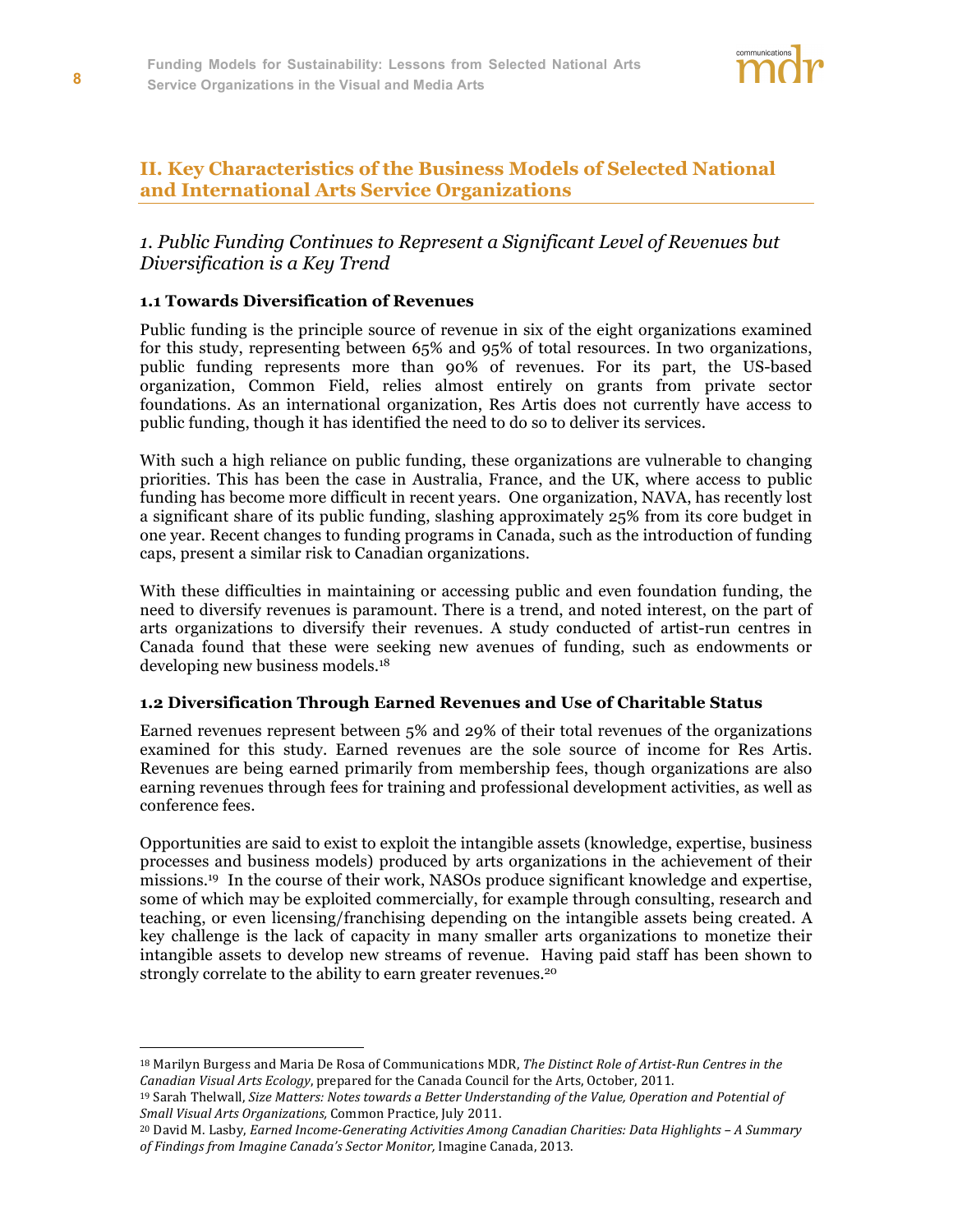

Six of the eight organizations examined have charitable status. Currently, charitable donations represent less than 3% of total revenues. While reliance on charitable donations is clearly part of the revenue mix of larger arts organizations, there are challenges associated with charitable fundraising in smaller arts organizations. A study of cultural philanthropy in Quebec found that cultural organizations find it difficult to establish ties with possible donors, especially those in the business community.21 A study in the UK similarly found that smaller arts organizations were not engaging with the charitable funding sector, citing the need for sustained effort only possible in larger organizations.<sup>22</sup> In addition to these challenges, some organizations find themselves in a position where they do not wish to compete against their own members for charitable donations.

# *2. Project Funding from Public and Private Sources is Supporting an Array of Activities*

#### **2.1 Project Funding is Increasingly Being Used to Support Core Activities**

Project funding, which is typically focused on short-term outcomes, is increasingly critical to enable organizations to deliver their programming.

Project funding supports the major initiatives of organizations, including promotional campaigns and research. Large-scale projects, in particular, public promotional campaigns are being undertaken in the crafts sector with the help of project funding. NAVA has just completed a three-year Craft Initiative. The initiative was one response to radical cuts to crafts funding by the Australian government. With project funding from public funders and partners, the project enabled targeted research, a series of conferences, and a report setting an agenda for the Australian crafts sector for the future. The Year of Craft 2015 was the CCF's year-long celebration of contemporary fine craft. Throughout the year, craft artists, institutions, associations and the general public took part, attending almost 900 events across the country.

Organizations interviewed for this study noted the need to attract more project grants to sustain their core programming activities. Some organizations, such as la Fraap and Res Artis are looking beyond their borders to identify possible sources of project funding to support their work. Both organizations are interested in the possibility of accessing funding from the European Union.

Some organizations identify research as an area of expansion. Funding for research is said to be of limited availability, and organizations need to be innovative in undertaking research. For example, Common Field, Res Artis, ARCA and la Fraap have mapped their members on interactive maps online, supporting greater understanding of the size and scope of their sectors. The CCF leveraged its Year of Craft 2015 project to gather critical information about the make up of the sector around the country, strengthening its understanding of its constituents. Common Field gathers critical thinking on the field through its Field Grants that support exchange and reflection. The results are shared with Common Field's national network, to facilitate broader learning and insight. Under the banner of NAVA's three year Craft Initiative, research was undertaken to benchmark standards required for the craft and design sector.

Some research is being funded through project grants. For example, NAVA has been measuring the economic and cultural output of Australia's small-to-medium sized visual arts

<sup>21</sup> Report of the Task Force on Cultural Philanthropy *Nurturing a Philanthropic Culture in Quebec,* June 2013. <sup>22</sup> Rebecca Gordon-Nesbitt, *Value, Measure, Sustainability: Ideas towards the future of the small-scale visual arts sector,* December 2012.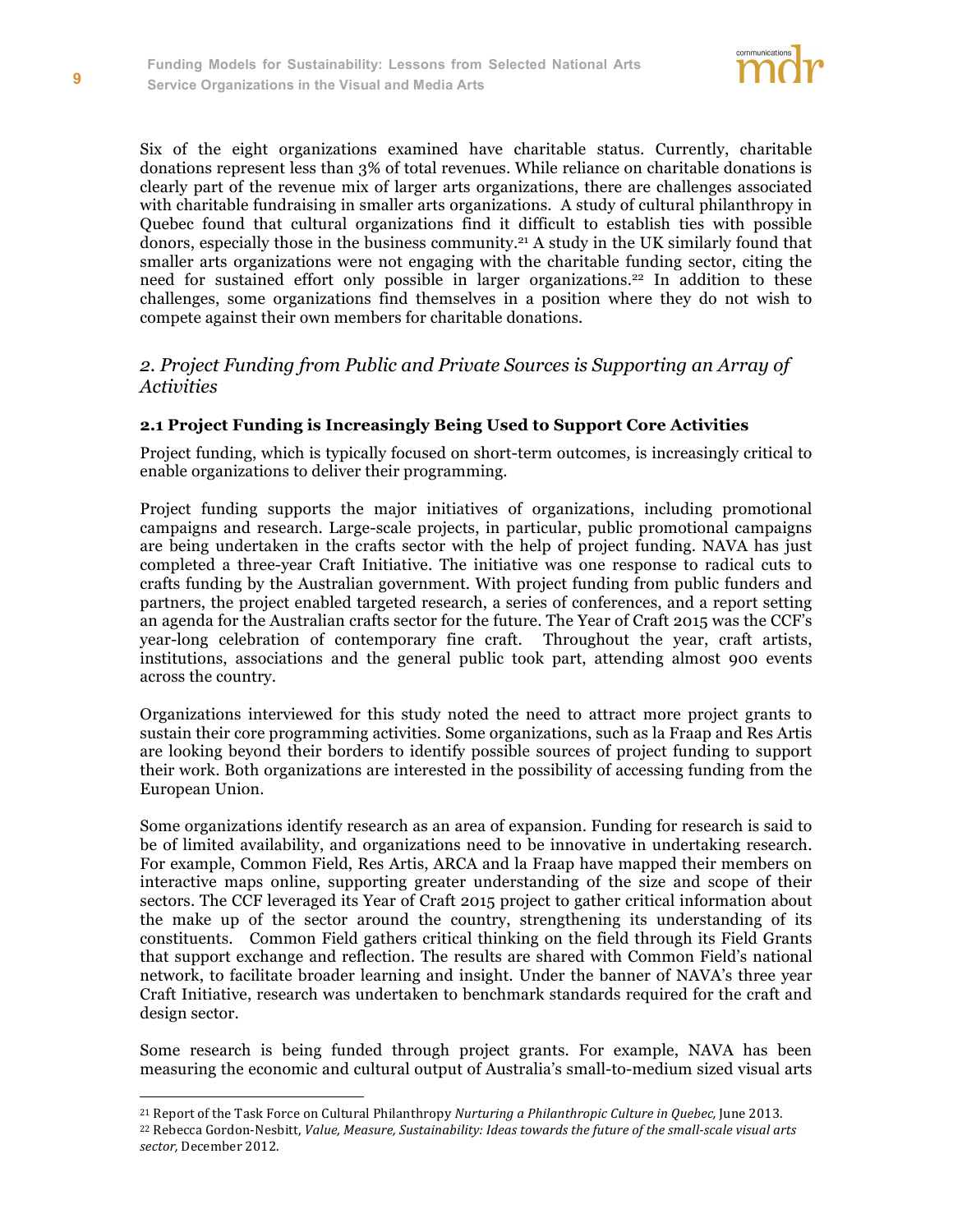

organisations through surveys of urban and regional galleries, artist-run initiatives, Australian Craft and Design Centres and Contemporary Arts Organisations. This project is being funded through a Knowledge Exchange Grant from the City of Sydney.

It is interesting to note that in its new funding model, the Canada Council for the Arts intends to provide project grants to NASOs to undertake research.

#### **2.2 Partnerships are Being Leveraged to Access Regionally-based Funding and In-Kind Support**

Organizations with regional members are using their local networks to access regional funding.

Through its regional cluster strategy, Res Artis is exploring the possibility of project funding through international collaborations with funders in other jurisdictions. Res Artis is also developing regional clusters to better harness local skills and expertise. The organization intends to leverage its large membership to increase the pool of volunteers contributing to the work of organizations.

In addition to its national conference, the CCF co-hosts convenings in different cities throughout the year to enable more people to participate in networking and professional development. These afford additional opportunities to leverage local funding and/or the provision of in-kind services (such as meeting rooms that would otherwise need to be rented). Common Field similarly partners with regional organizations to host meet-ups in cities across the US.

*Parallels – Journeys into Contemporary Making,* was a major international craft and design conference that NAVA presented in partnership with the National Gallery of Victoria.

#### *3. Charitable Donations are Being Used to Support Professional Development*

Charitable donations are being secured to support professional development opportunities in ways that also raise the profile of the sector. NAVA maintains close ties with philanthropists who make annual donations to support awards, prizes and an arts residency. These include The Freedman Foundation Travelling Scholarship for Emerging Artists; the Freedman Foundation International Scholarship for Curators; the Windmill Trust Scholarship for Regional NSW Artists; the Carstairs Residency Prize and the Sainsbury Sculpture Grant; and the MPavilion/ Art Monthly Australasia Writing Award.

IMAA launched a national Media Arts Prize in 2014 with crowd funded support. Res Artis, which is not a registered charity, nevertheless runs a number of programs where members act as donors to support the development of other members, through awards and contributions towards fellowships. Res Artis offers fully funded residency opportunities through its Res Arts Awards, allowing arts residencies to host artists in need of funding. These are funded through the host organizations. Through the Res Connect initiative Res Artis members act as donors who pay the membership fee for an emerging residency program to join the network.

Interestingly, organizations with charitable status report that being charitable has had no impact on their ability to lobby on behalf of their sectors. Overall, organizations noted that their lobbying efforts were within the rules permitted by legislation, and that they have been able to lobby as they see fit. One organization noted that while it is a charity, it is small in comparison with others, and "flies under the radar." Another organization stated that its lobbying efforts, which are highly visible, still fall within the rules set for charitable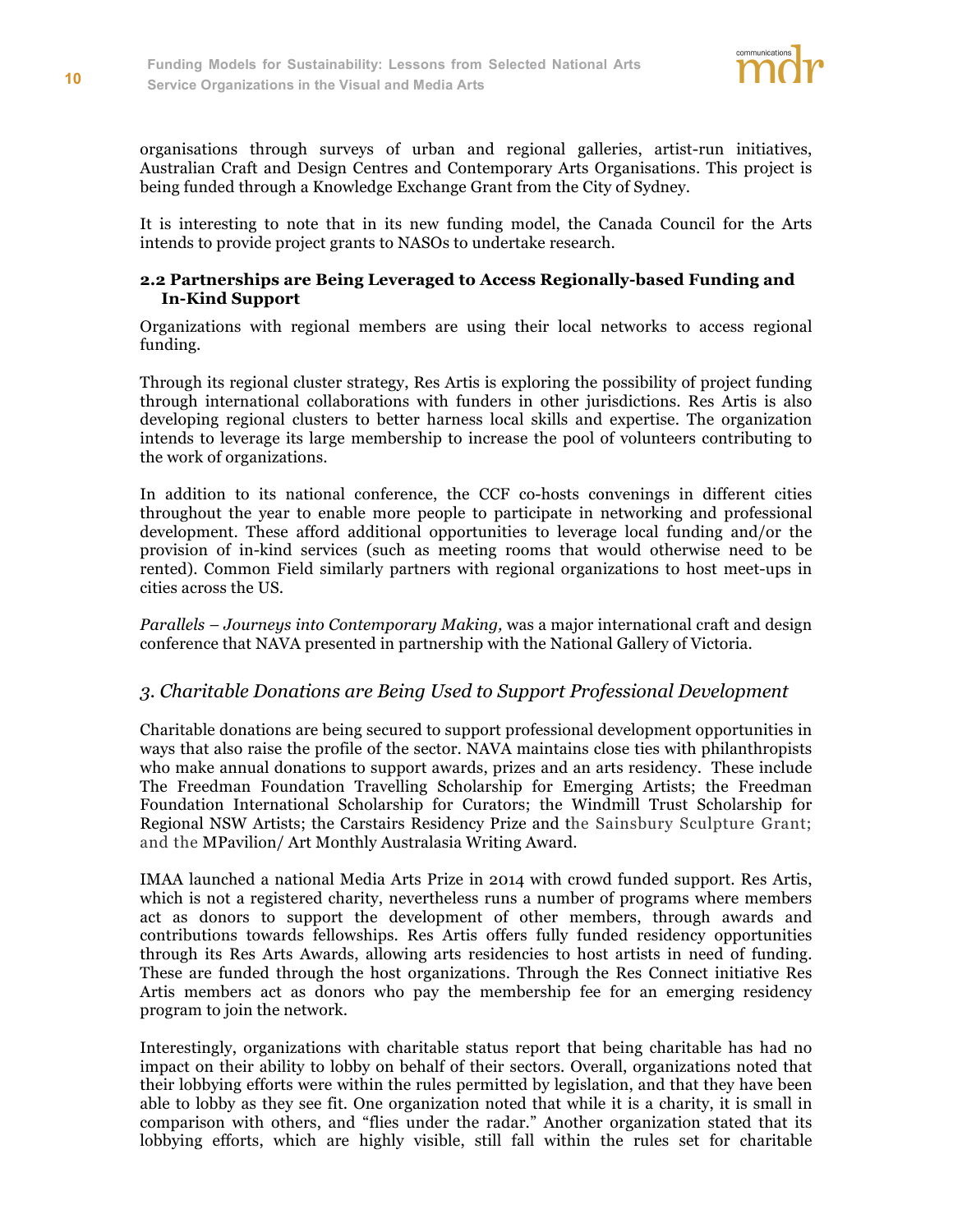

organizations. Organizations tend to value their advocacy work, which is seen to support their lobbying by providing information about the size and importance of their sectors. One organization considers that it has expertise with which to provide guidance to policy makers.

It is instructive to remember that in Canada, the maximum that a charity can spend on political activities annually is generally 10% of its total annual resources, with a higher percentage for small charities. Activities that are transparent (i.e. shared with the public) and do not involve a call to action are not considered political for the purpose of the cap.23

# *4. The Increasing Importance of Earned Revenues*

Earned revenues are said to be increasingly important to ensure the sustainability of organizations. In particular, there is a critical need to raise non-restricted income (income not tied to specific activities or outcomes).

#### **4.1 Memberships are Key to Generating Revenues**

Earned revenues from membership fees are the main source of non-restricted income for NASOs. For this reason, organizations are paying close attention to the types of services that members need and are willing to pay for. A key area where earned revenues can generate the types of surpluses necessary to support operations is memberships. The organizations examined in this study directly represent over 1400 artists organizations and close to 4000 individual artists and arts professionals. (The number of organizations and individuals indirectly represented through these members is significantly higher.)

Organizations typically earn a portion of their revenues from membership fees, varying between 5% and 25% of total operating revenues.

Wide membership bases coupled with programs that are in demand with their members, allow NAVA and Res Artis to offset a significant portion of their operating costs through membership fees. Both organizations offer significant benefits in exchange for memberships.

#### Insurance programs

NAVA is the only organization examined that represents primarily individuals (3500) and is growing its membership of organizations (currently 50). NAVA premium plus members have access to a range of professional insurance coverage, which is being used by half the membership. Insurance programs include public and products liability, professional indemnity, liability insurance for property in custody or control, tenants insurance and personal accident insurance. NAVA is not the only organization providing insurance coverage at affordable rates, but it is the only national arts service organization to do so. The insurance program is profitable and contributes approximately 25% of total operating revenues.

#### **Networking**

 $\overline{a}$ 

Res Artis represents 600 arts residencies in over 70 countries. Res Artis' operations are primarily supported through member contributions. It is the only international network of its kind, instrumental in facilitating the work of arts residencies by offering members free visibility to promote their residencies internationally and discounts on advertising

<sup>23</sup> Canada Revenue Agency "Policy Statement CPS-022", as discussed in Dora Tsao et al, Environmental Law Centre, University of Victoria, *Tax Audits of Environmental Groups: The Pressing Need for Law Reform: A Law Reform Analysis for DeSmog Canada*, March 2015.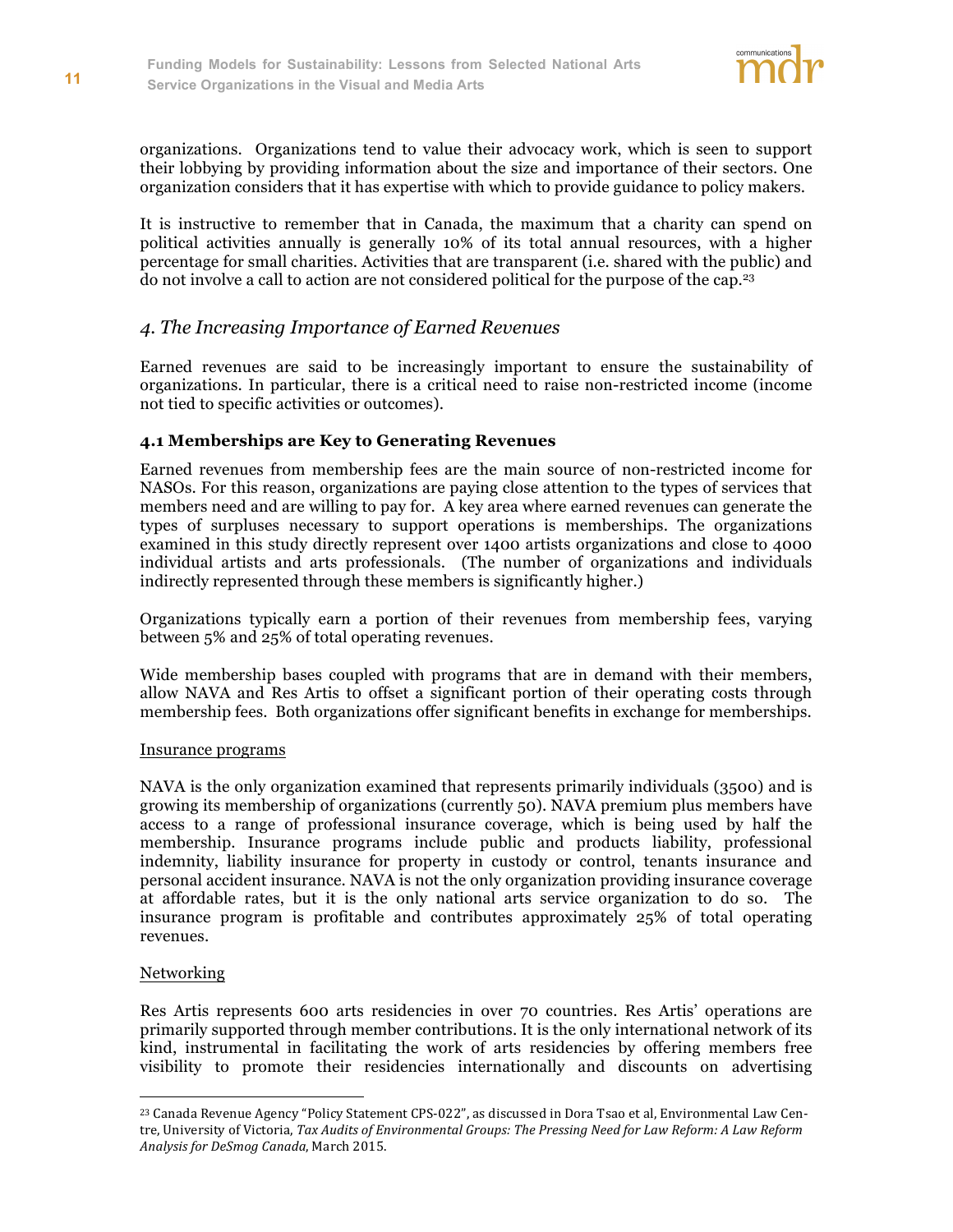

opportunities. The field of arts residencies has exploded in the past decade and there is a great need for a network like Res Artis to help arts residencies achieve their goals. The advantages of joining Res Artis drive membership, for which fees are the primary source of revenues for the organizations.

#### Grant programs

The need for a national artist-run service organization in the US is apparent in the rapid growth of NASO startup Common Field, which has attracted 500 members from 42 states since opening its membership in 2015. The organization seeks to be a platform for sharing learning and exchange between groups, and connecting them with related fields. Field Grants help to achieve this mission by offering support to member organizations for projects that generate exchange, connection, and thinking on arts organizing projects and practices.

NAVA also administers granting programs on behalf of other funders, which provides additional staff positions for NAVA. These include the NSW Artists' Grant, funded by Arts NSW, (an agency of the New South Wales Government) and supported by the Visual Arts and Craft Strategy, an initiative of the Australian State and Territory Governments. The Visual Arts Fellowship is funded by the Copyright Agency. NAVA members can apply for grants online.

The organizations examined in this study recognize both the need and the opportunity to grow revenues through membership fees. For example, NAVA has set goals to raise revenues by attracting new members and recently reinstated organizational memberships. It is developing new services to attract new members, both long-term and short-term, such as an artists' pension plan, and delivering professional development activities through webinars to reach a broader clientele. NAVA intends to market its memberships intensively. Similarly, IMAA and ARCA are examining what benefits they might provide to drive revenues. The CCF aims to attract more affiliate members through outreach. Fundraising targets from memberships are being set in some organizations, such as NAVA and the CCF.

A too rapid increase in the number of members can create new challenges for organizations. Both Common Field and Res Artis are working to keep pace with explosive demand for membership. The fledgling organization Common Field is already developing a new website to provide a networking platform and virtual space for discussion among its growing membership. Res Artis is responding to the explosion in arts residencies worldwide, using member skills to keep up with demand and new technology to convene members and share information.

La Fraap is working to position artist-run culture within a critical understanding of economic and social innovation, to gain visibility in this space. By strategically positioning its sector within this larger social current, la Fraap is both achieving greater visibility for its members, and supporting its strategy to build its membership from amongst the ranks of emerging arts practitioners.

#### **4.2 Professional Development Products and Services Afford Additional Opportunities to Earn Revenues**

Another avenue for earning revenues is through the sale of professional development products and services. Typically, NASOs are offsetting the costs of professional development events (conferences, workshops, webinars, etc) through participation fees. However, for the most part, grants are still needed to cover the full cost of delivering these services. In general, fees from professional development activities are insufficient to generate the type of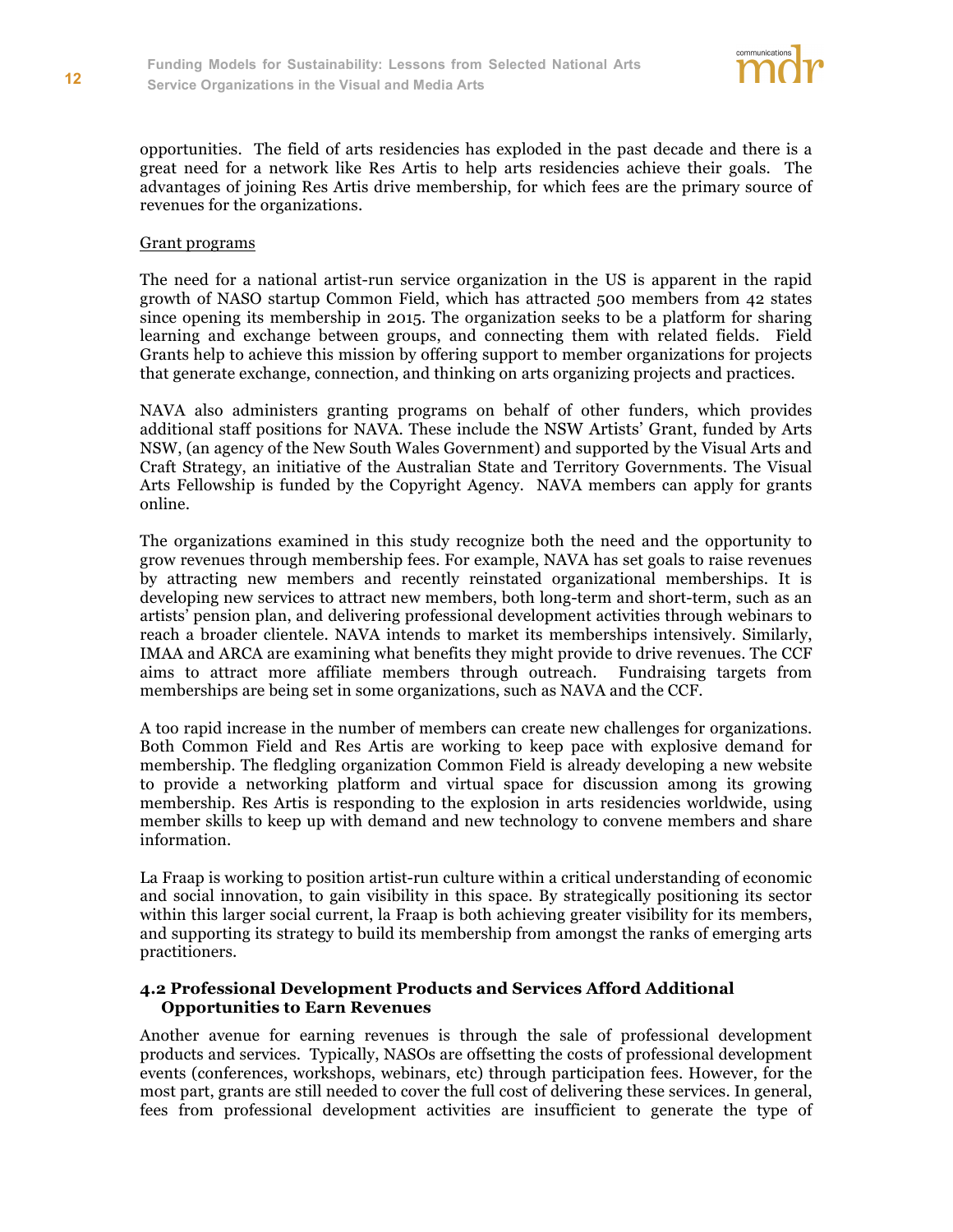

surpluses necessary to subsidize other core activities. On the other hand, they are instrumental in driving membership.

Professional development in the organizations examined covers a range of activities and events, including conferences, professional training workshops and webinars, including business skills development (copyright, marketing, pitching), mentorships, fellowships, networking platforms. For example, the RCAAQ offers a suite of professional development training opportunities through subsidized training courses. Participants pay only nominal fees ranging from 10% to 25% of actual costs, and from \$40 to \$59, depending on the course.

#### Access to professional tools

Organizations also provide essential services through the production and sharing of professional tool kits for the exclusive use of members. For example, CARFAC provides standard contracts and as well as best practice guidelines for artists and institutions on topics such as public art commissions, working with public galleries and dealers, and copyright for exclusive use by members. CARFAC is able to drive membership revenues through these services through its mixed membership model that includes both regional affiliates and individual artists.

Others offer their tools for free. NAVA has a comprehensive set of tools to help artist-run initiatives govern and manage their organizations. The RCAAQ has developed an online portal, the Réseau d'art actuel, dedicated to promoting contemporary art to the sector and the broader general public, including information on a broad range of activities and practices found within the contemporary art sector in Quebec, Canada and internationally. ARCA supports the development of a national directory of artist-run centres and collectives, which is made available to the public online. This directory is produced in partnership with the RCAAQ. These services, while not monetized, have the potential to attract new members by increasing the visibility of the organization.

#### Mentoring through professional advice and exchange programs

Some organizations provide exclusive access to professional development and exchange programs to their members. Res Artis provides important mentoring and professional advice for emerging arts residencies, and supports international collaboration and exchange through its programs. Members also have opportunities to participate in an exchange program of cultural workers from residency centers in the Res Artis network.

Res Support offers training for emerging artists residencies during their startup phase. Res Support Fellowship provides opportunities for collaborative exchanges between cultural workers from residency centres in the network.

Through the Projet d'échange Montréal – La Havane, the RCAAQ offers an international exchange work-study program favouring the exchange of knowledge and ideas between artists and exhibition curators in established and emerging circuits.

Arts organizations who join NAVA have access to two free professional development opportunities a year specifically designed for administration staff.

#### Formulas for generating membership fees in federated organizations

Opportunities are more limited to earn membership fees in federal models of organization. Federations bring together regional members who retain their own autonomy and participate equitably in governing the federation.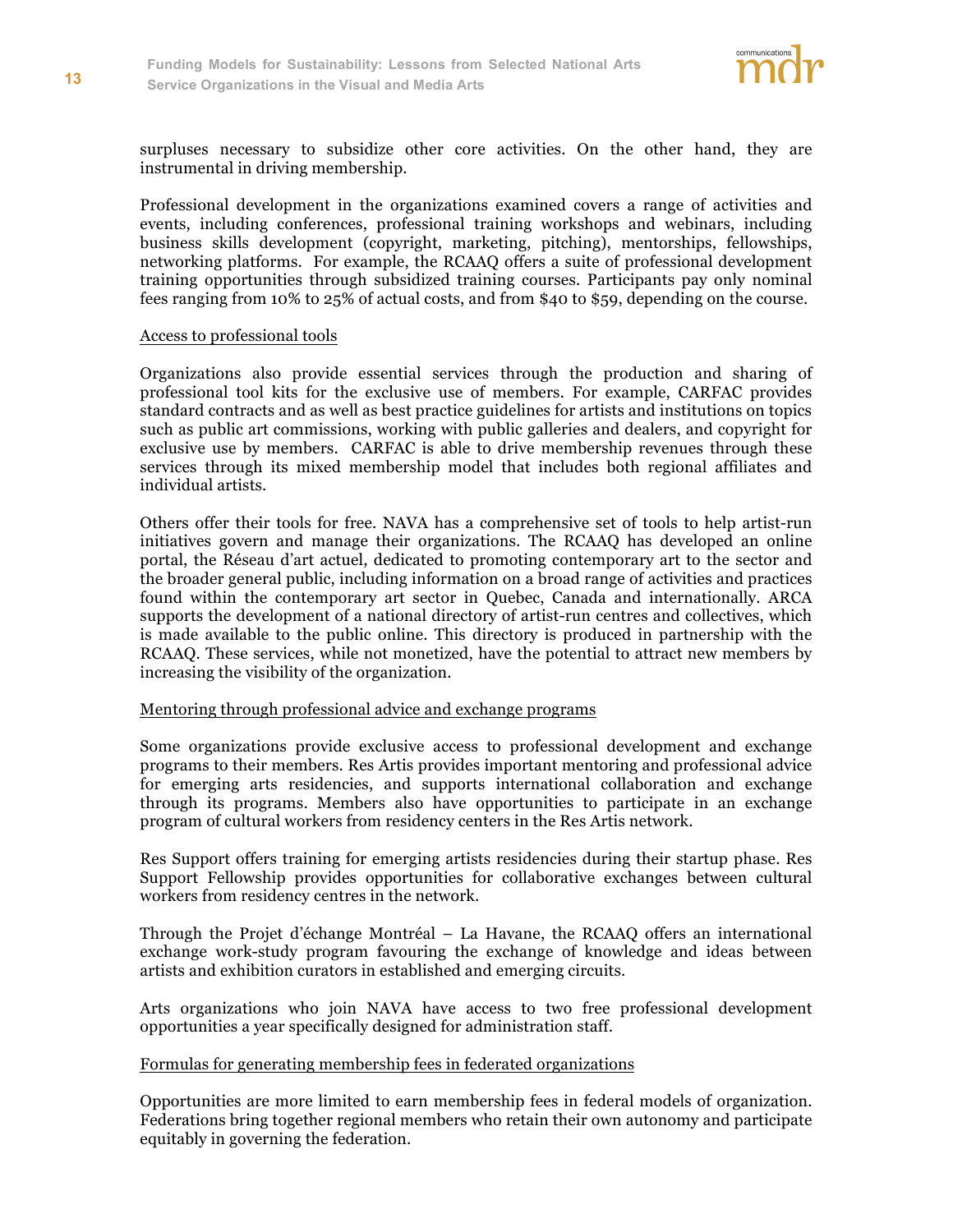

The federal model is effective for lobbying, and has been used to advantage by CARFAC, in its role of collective bargaining and public advocacy campaigns on behalf of Canadian artists. The model ensures representation from all regions of the country, in keeping with the distribution of visual artists and crafts people in every corner of the country. However, federal models have limited opportunities to gain revenues from their members.

Federal organizations require innovative funding formulas to increase their membership fees. Both CARFAC and the CCF operate through a mixed model of association and individual memberships, allowing them to collect fees from a greater number of members. The CCF applies a funding formula to determine the membership fees to be paid by its regional councils. CARFAC shares in the membership fees collected by its regional affiliates.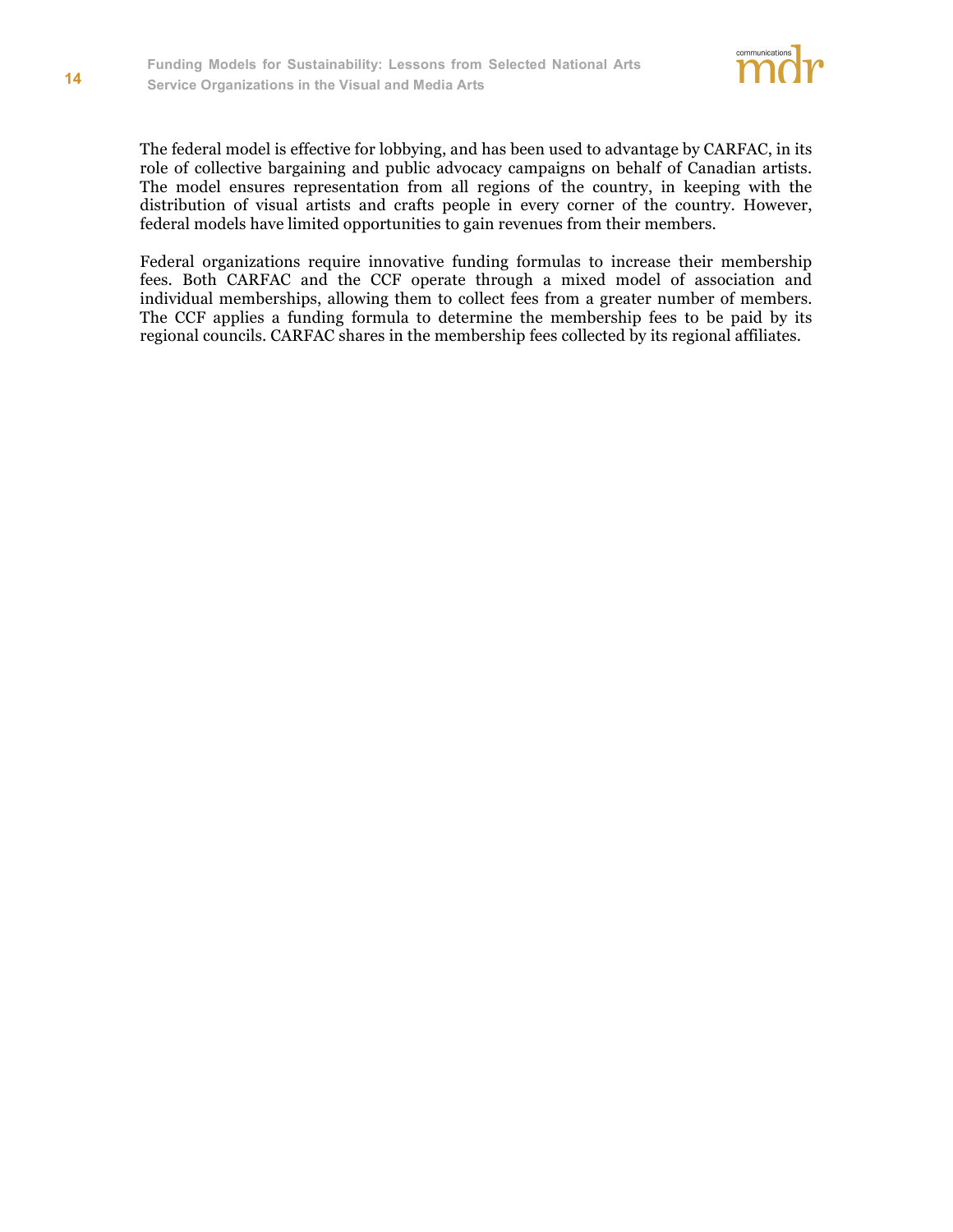

# **III. Concluding Observations: Potential Directions for Consideration**

### *1. Diversification is Key to Sustainability*

In her paper *Business Models in the Visual Arts,* Susan Royce identifies three characteristics that are key to ensuring the sustainability of arts organizations over the long term. To succeed organizations must be attractive to a range of "co-investors" (funders, donors, members/clients and the public); they must be able to innovate strategically, in response to the changing sector needs; and they must be able to do so cost effectively.<sup>24</sup>

#### **1.1 Organizations Need A Mix of Public and Private Funding**

As we have seen, the artist-run visual arts sector is fragile, comprised of small and micro organizations, often largely dependent on a mix of government grants or self-funding. Some NASOs are using their project grants to sustain a part of their operations. In a context of shifting funder priorities, the organizations examined in this study are sensitive to the need to diversify their revenues to support their operations and development. However, it is clear that the capacity of such organizations to diversify their revenues is limited.

NASOs examined for this report have limited engagement with the charitable sector. Organizations with charitable status may be able to attract individual and corporate donations to their organizations. For example, both the Government of Canada and the Province of Quebec have put in place incentives to stimulate greater giving, providing matching funds to charitable donations made to arts organizations.25 However, attracting donations is highly competitive and resource intensive, and is said to be a space largely owned by larger organizations.26

#### **1.2 Earned Revenues Provides the Greatest Opportunity for Diversification of Revenues**

It is clear that for some organizations, including several examined in this study, increasing their earned revenues provides the greatest opportunity to diversify their revenues. Earned revenues are considered to have the largest potential for income growth in the community sector in Canada.<sup>27</sup>

NASOs have the greatest opportunity to earn revenues from their key clientele – their membership – through the sale of opportunities for networking such as national and regional convenings, through the provision of paid professional development services such as courses, workshops and toolkits, and through the sale of memberships with attractive benefits. These activities need not be provided on a full cost recovery basis. In many cases they can be subsidized by other "co-investors".

As we have seen, organizations such as Common Field, Res Artis, IMAA and ARCA are providing valuable meeting opportunities. Four organizations, NAVA, Res Artis, the RCAAQ and CARFAC, are providing valuable professional services to drive their memberships. Some

<sup>24</sup> Susan J. Royce, *Business models in the visual arts: an investigation of organizations business models for the Turning Point Network and Arts Council England,* February 2011.

<sup>25</sup> See for example, the Strategic Initiatives Program of the Department of Canadian Heritage, and Mécénat Placement Culture in Québec.

<sup>26</sup> *Leadership in changing times: An overview and Trend Analysis for Volunteer Boards of Directors of Community Organizations in Canada,* Ontario Nonprofit Network, September 2015.

<sup>27</sup> *Leadership in changing times: An overview and Trend Analysis for Volunteer Boards of Directors of Community Organizations in Canada,* Ontario Nonprofit Network, September 2015.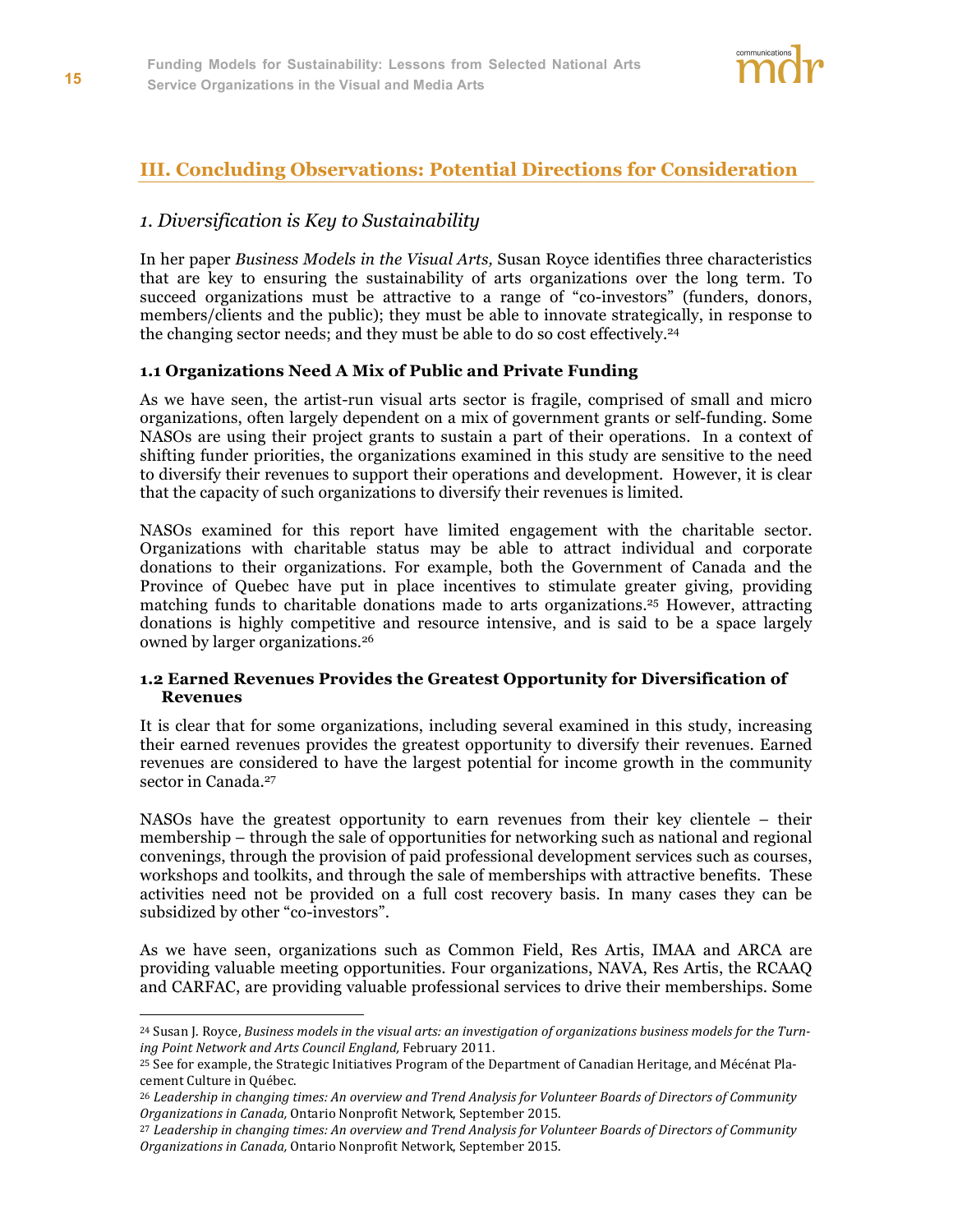

NASOs, such as the CCF and NAVA are reaching out to new clienteles to increase membership revenues.

While the study also finds that NASOs may be able to monetize intangible assets created in the course of conducting their primary business, organizations need sufficient capacity to develop new products and services.

#### **Conclusion**

In summary, it is clear that artists' organizations must be innovative to meet the funding challenges afforded by a changing funding environment and sufficiently agile to evolve their services to meet the changing needs of their members. Attracting a range of co-investors will require organizations to be clear about their missions, to communicate the value of their sectors effectively, and to demonstrate their value to their members, other stakeholders and potential funders, donors and clients.

We note with interest the approaches to advocacy being taken by the organizations examined. These range from national public appreciation campaigns organized by the CCF, to sector convening strategies of Common Field or Res Artis, which aim to promote understanding and strengthen their respective sectors through networking and knowledge sharing. Partnership is also valued in the defense of artist-run networks, allowing some NASO's to engage a wider array of stakeholders such as La Fraap's efforts to strategically position its network within the larger social economy sector.

At the same time, funders and arts organizations need to be realistic about the ability of NASOs representing smaller visual and media arts organizations to generate new streams of revenues. As with the not-for-profit sector in general, attracting non-governmental revenues to support their core operations is particularly challenging.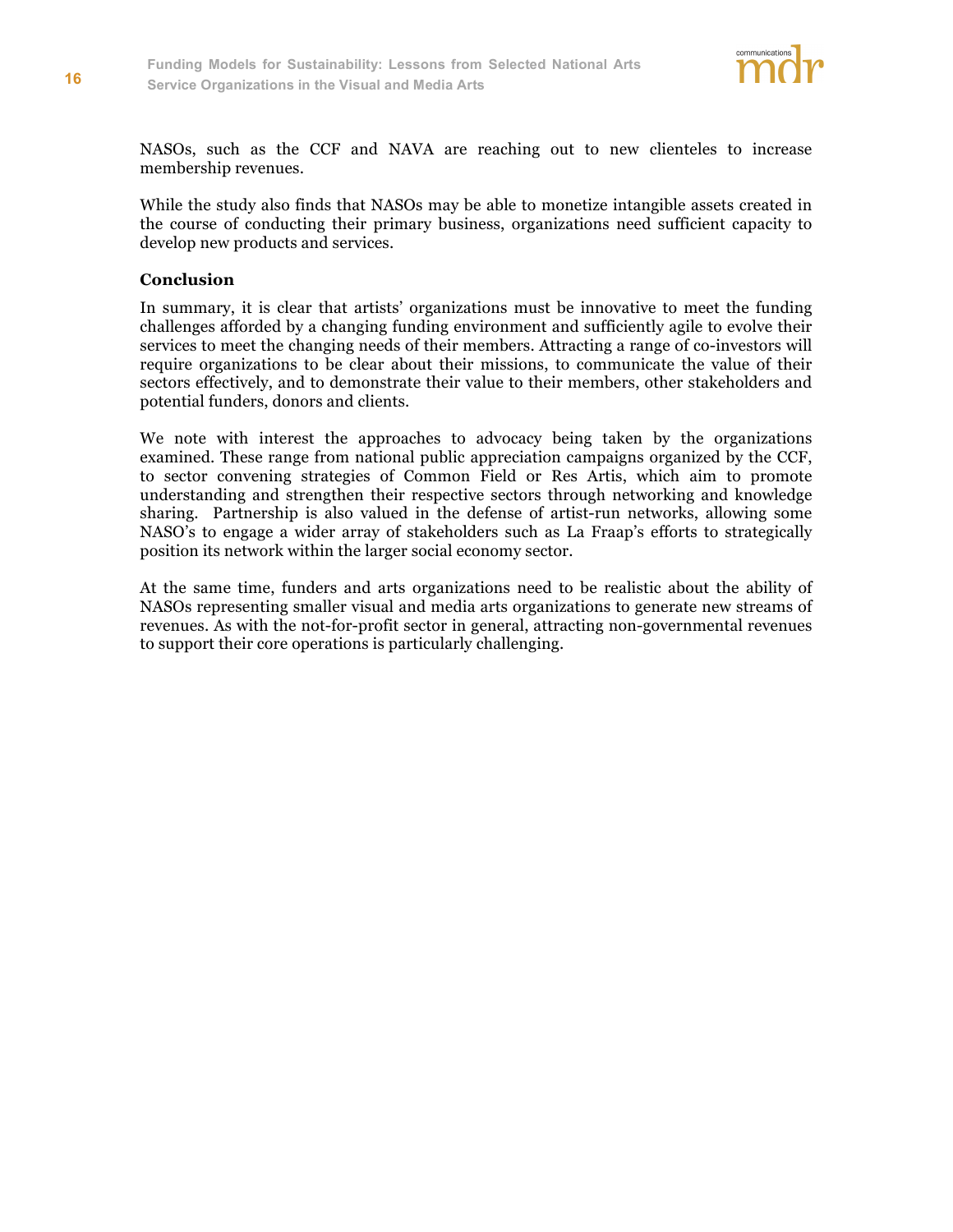

# **Appendix 1: Bibliography**

Burgess, Marilyn and Maria De Rosa of Communications MDR, *The Distinct Role of Artist-Run Centres in the Canadian Visual Arts Ecology*, prepared for the Canada Council for the Arts, October, 2011.

"Portrait des associations d'artistes plasticiens, membres de la Fraap," *Cahiers d'informations de la Fraap,* No. 2, April 2006.

Canada Council for the Arts, Research and Evaluation Section, *Understanding Canadian Arts Through CADAC Data: A Portrait of 75 Artist-Run Centres*, 2015.

Connor, Clare and Gavin Barlow, Could arts centres hold the key to UK culture's future?, *The Guardian*, April 3, 2014.

Cruz, Carla, *Practicing Solidarity*, Common Practice, February 2016.

Gordon-Nesbitt, Rebecca, *Value, Measure, Sustainability: Ideas towards the future of the small-scale visual arts sector,* December 2012.

Hunt, Cathy, *Paying the Piper: There has to be a better way*, Platform Paper No. 45, Currency House, November 2015.

Hunt Cathy, "Beyond the 'smell of an oily rag': A new way of thinking about financing cultural production, in " Griffith REVIEW Edition 36: What is Australia For? - Some Provocations, Griffith University, 2012.

David M. Lasby, *Earned Income-Generating Activities Among Canadian Charities: Data Highlights – A Summary of Findings from Imagine Canada's Sector Monitor,* Imagine Canada, 2013.

Mollenhauer, Linda, *A Framework for Success for Nonprofit Federations Revised*, Schizophrenia Society of Canada with project partners Parkinson Society Canada and ALS Society of Canada, 2009.

Ontario Nonprofit Network, *Leadership in changing times: An overview and Trend Analysis for Volunteer Boards of Directors of Community Organizations in Canada,* September 2015.

Opale and la Fraap, "Les repères de l'avise (ingénierie et services pour entreprendre autrement) Les collectifs d'arts plastiques et visuels, Création, consolidation, développement de l'activité et de l'emploi," in *Culture No. 9,* February 2012.

Report of the Task Force on Cultural Philanthropy *Nurturing a Philanthropic Culture in Quebec,* June 2013.

Royce, Susan J., *Business models in the visual arts: an investigation of organizations business models for the Turning Point Network and Arts Council England,* February 2011.

Sontag-Padilla, Lisa M., et al, *Financial Sustainability for Nonprofit Organizations A Review of the Literature*, Rand Corporation, 2012.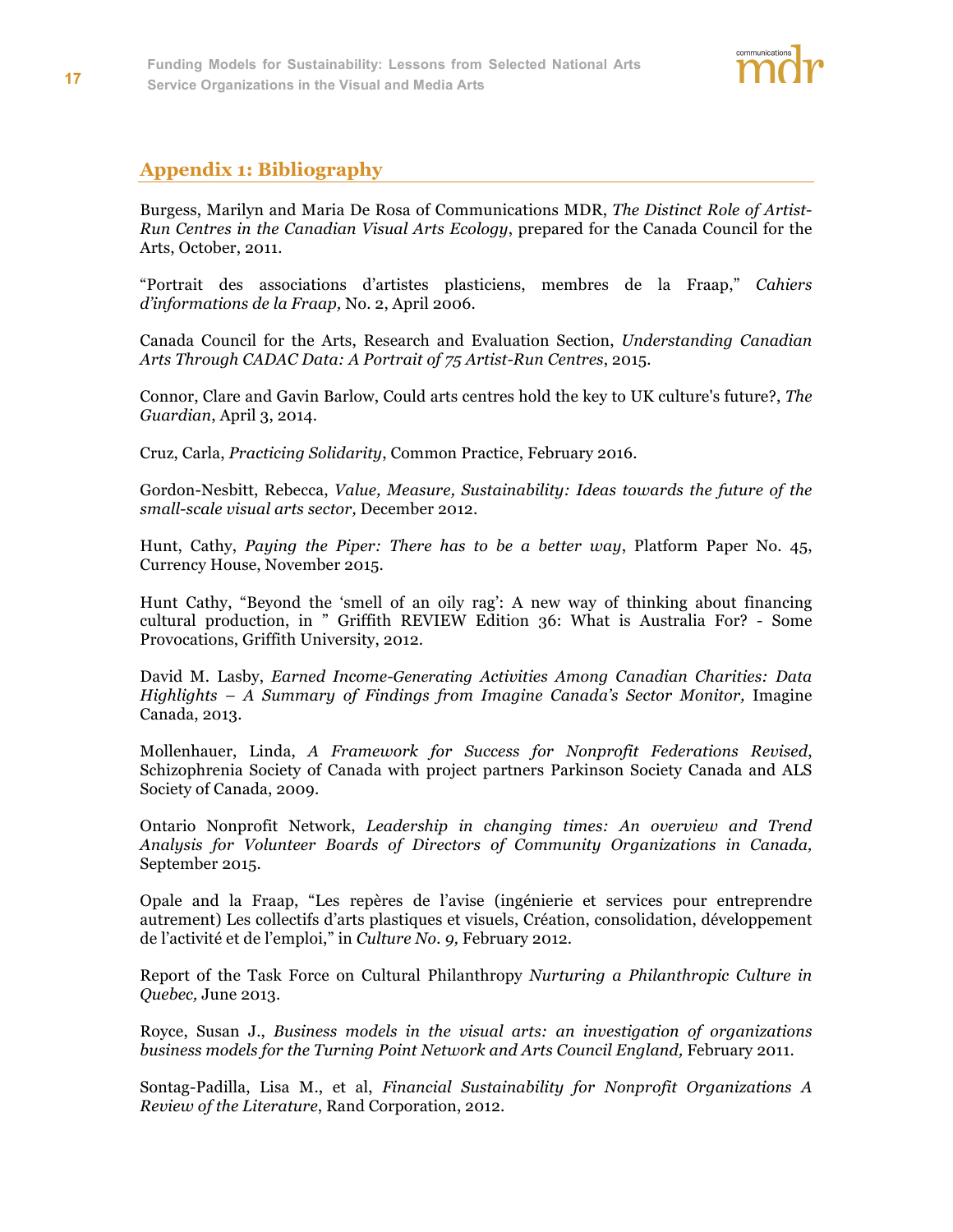

Thelwall, Sarah, *Size Matters: Notes towards a Better Understanding of the Value, Operation and Potential of Small Visual Arts Organizations,* Common Practice, July 2011.

Tsao, Dora, Law Student; Zaria Stoffman, Articled Student; Georgia Lloyd-Smith, Articled Student; and Koshin Mohomoud, Law Student, Supervised by Calvin Sandborn, Legal Director, Environmental Law Centre, University of Victoria, *Tax Audits of Environmental Groups: The Pressing Need for Law Reform : A Law Reform Analysis for DeSmog Canada*, March 2015.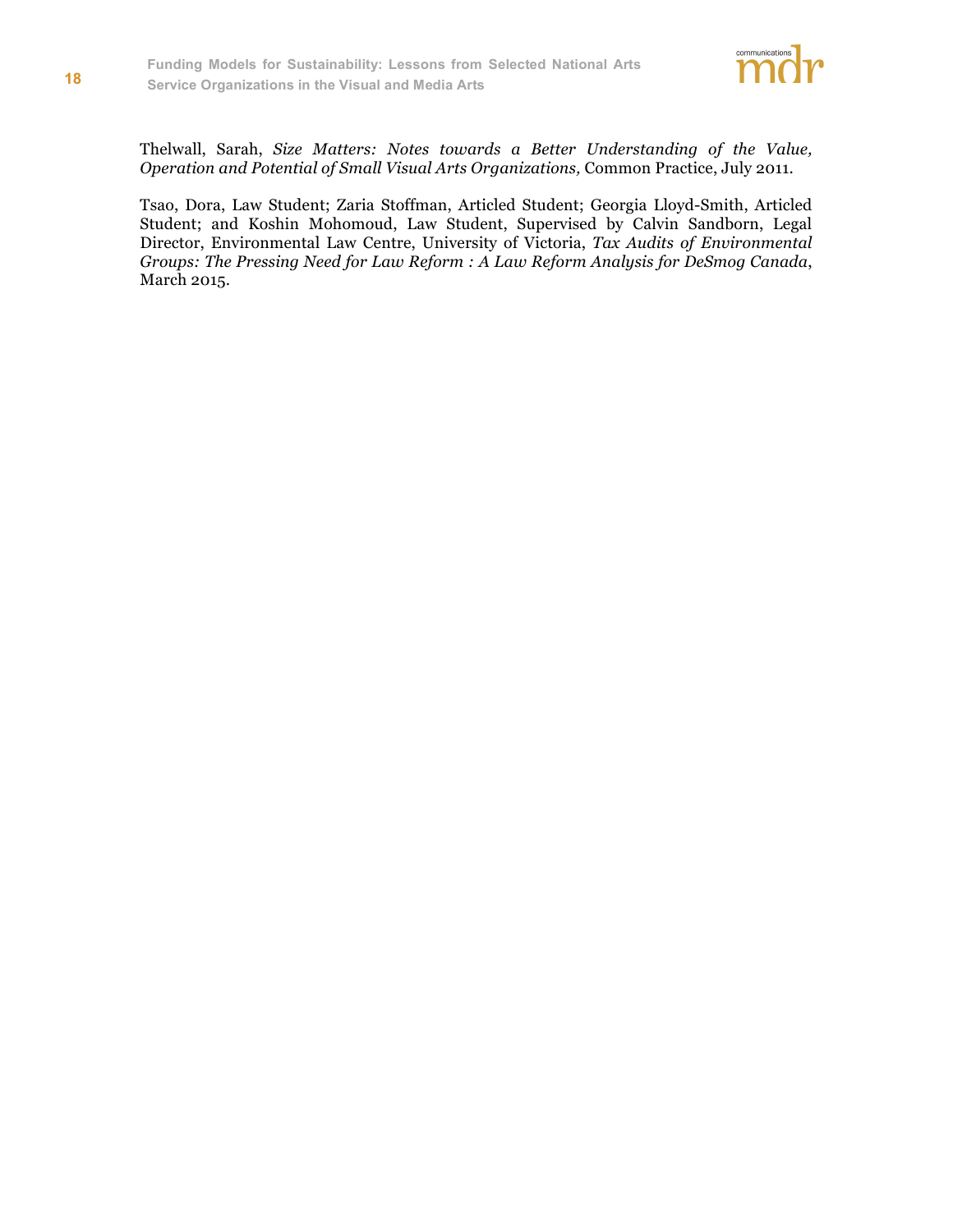

# **Appendix 2: List of Interviewees**

- 1. Maegen Black, Director, Canadian Crafts Federation (Canada)
- 2. April Britsky, Executive Director, Canadian Artists Representation/Le front des artistes canadiens (Canada)
- 3. Julie Desmidt, Coordinator, Fédération des réseaux et associations d'artistes plasticiens (France)
- 4. Courtney Fink, Co-Director, Common Field (United States)
- 5. Emmanuel Madan, National Director, Independent Media Arts Alliance (Canada)
- 6. Eliza Roberts, Executive Director, Res Artis (The Netherlands)
- 7. Tamara Winikoff, Executive Director, National Association for the Visual Arts (Australia)
- 8. ARCA Board Directors interviewed for this report:
	- Todd Janes, President, ARCA
	- Lise Leblanc, Board Member, ARCA
	- Jonathan Middleton, Vice President, ARCA
	- Katie Belcher, Board Member, ARCA
	- Jewell Goodwyn, Board Member, ARCA
	- Tarin Hughes, Board Member, ARCA
	- Anne Bertrand, Executive Director, ARCA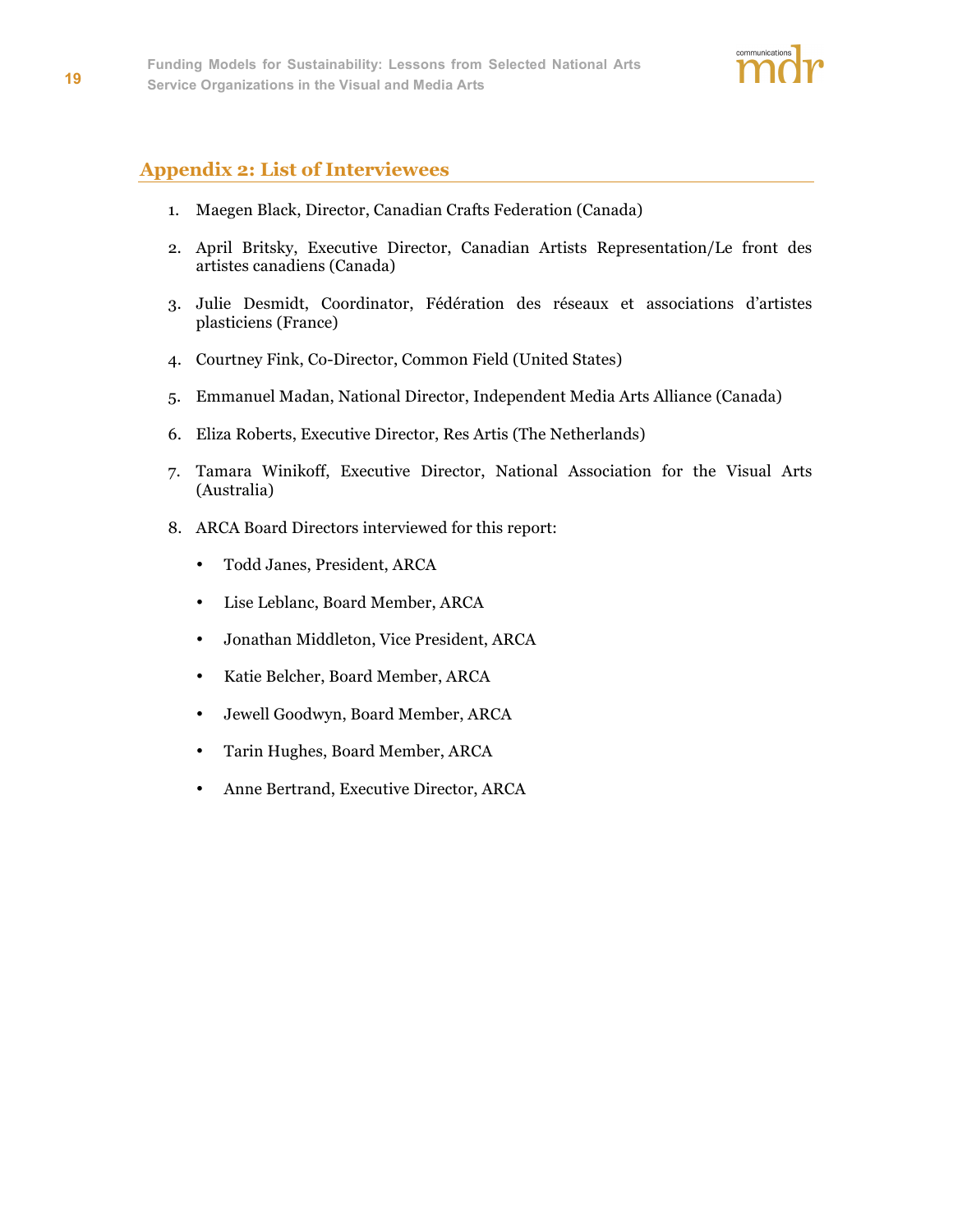

# **Appendix 3: Profiles of Organizations Examined**

#### **1. Canadian Crafts Federation (Canada)**

The Canadian Craft Federation / Fédération Canadienne des Métiers d'Art is the national arts service organization that represents provincial and territorial craft councils and the Canadian craft sector. It advances and promotes the vitality and excellence of Canadian craft nationally and internationally to the benefit of Canadian craftspeople and the community at large.

The current three-year plan is built around three major goals that provide the framework for the federation's current and future activities:

- Serve as the national conduit between provincial, federal and international organizations for the promotion of Canadian Craft and the Canadian Craft sector.
- Continue to act as the National voice of Craft to increase awareness of and support for Craft.
- Establish and renew infrastructure in order to govern with best practices.

Craft Council Members (i.e. provincial councils) make up the bulk of membership. This includes the recognized provincial or territorial organizations that represent specific regions of the craft community across Canada. Individual members of the regional crafts councils are de facto members of the CCF. Affiliate Members are organizations with the goal of growing and advancing excellence in the field.

The CCF is a registered charity. Operating funding is currently provided by the National Arts Services Organization Program of The Canada Council for the Arts and through annual contributions from the provincial and territorial craft councils.

The CCF is supported by a mix of operating grants, project grants, membership fees and inkind support.

#### **2. Canadian Artists Representation/Le front des artistes canadiens (Canada)**

Canadian Artists' Representation/Le Front des artistes canadiens (CARFAC) is the national voice of Canada's professional visual artists. As a non-profit association and a National Art Service Organization, its mandate is to promote the visual arts in Canada, to promote a socioeconomic climate that is conducive to the production of visual arts in Canada, and to conduct research and engage in public education for these purposes.

CARFAC is a federation of regional affiliate organizations. Individuals who are members of regional affiliates are also members of the national organization CARFAC. Professional artists can become regular voting members within the national organization, as well as their regional affiliate. Regular voting members can elect to become Sustaining Members: by making an additional financial donation, the amount of which is set by the regional affiliate. Institutions and non-professional artists and can join as associate members but do not vote.

Canadian Artists' Representation/Le Front des artistes canadiens (CARFAC) is a registered charity and has been recognized by the Status of the Artist legislation.

CARFAC National is supported by operating funding and by its membership.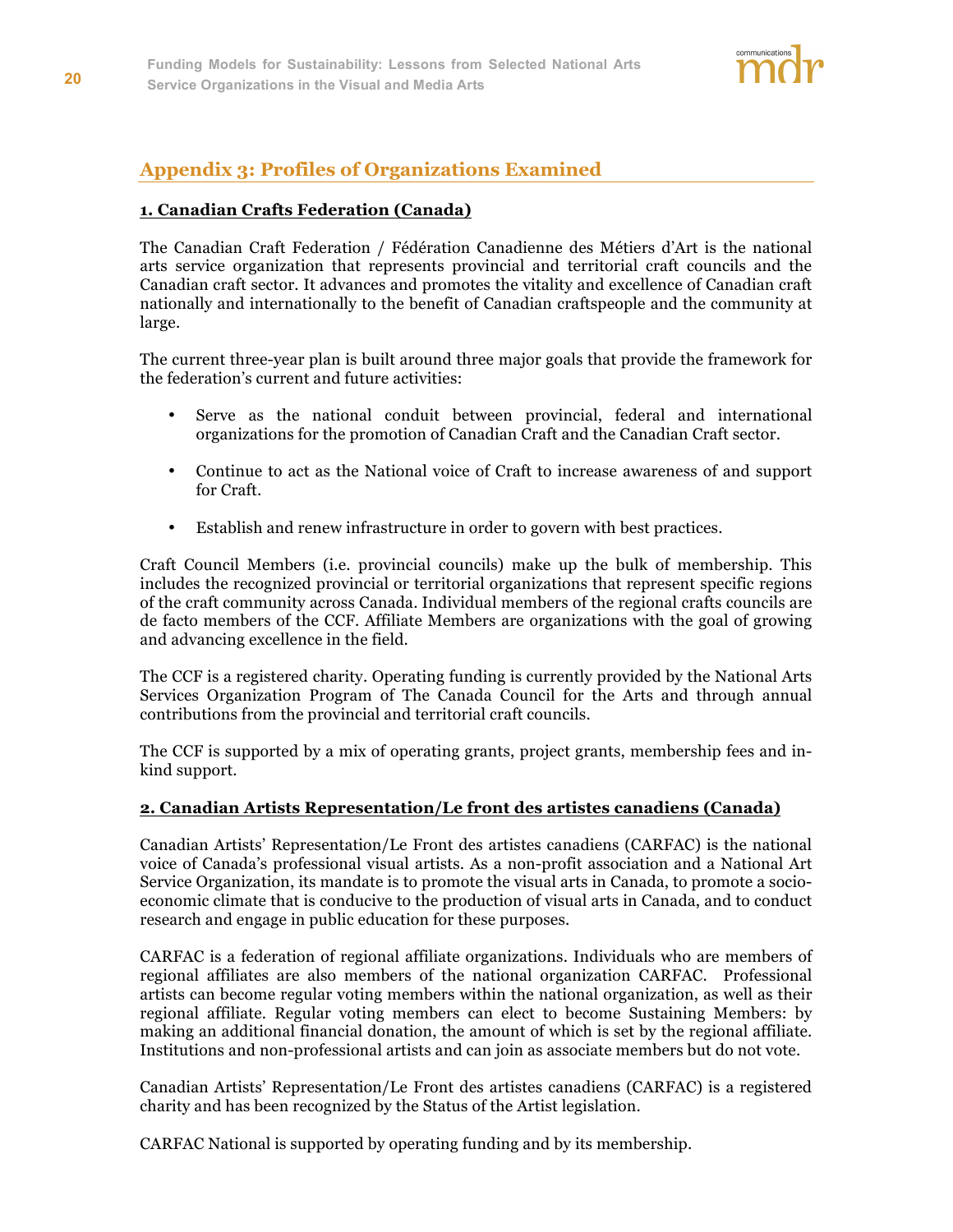

#### **3. Common Field (US)**

Common Field is a visual arts organizing network connecting contemporary, experimental, noncommercial artist-run and artist centered spaces and initiatives.

Its goals are:

- creating broad public visibility for artist organizations and organizers
- articulating the common practices and values of visual arts organizing
- sharing histories and stories of the field
- facilitating forums for convening, peer-to-peer knowledge, and exchange across geographies and communities
- providing platforms for resources, tools, and advocacy, and
- demonstrating responsive, diverse, and accessible approaches to creative production

Common Field's membership includes alternative art spaces, publications, digital exhibition venues, festivals, residencies, collectives, collaboratives, and individual organizers. These projects and spaces provide interdisciplinary and hybrid forms for art production, reception, and exchange. Common Field members organize chapters based on geographic region or shared interest. Chapters provide a mechanism for continuing conversation, taking actions, and leveraging national support for local visibility. Chapters might focus their work on advocacy to local communities or funders, shared press or media, or on collaborative events(s), etc. Other chapters might host social exchanges, dialogues, or social exchanges with peer organizations.

Common Field is presently exploring legal structures to ensure basic stability and continuity for the organization and has applied for  $501(c)$ 3 tax exempt status.

In 2014, a start-up grant from the Warhol Foundation enabled the public mobilization of Common Field.

#### **4. Fédération des réseaux et associations d'artistes plasticiens (France)**

La Fédération des réseaux et associations d'artistes plasticiens (la Fraap) is the first and only national professional organization representing the artist-run sector in the visual arts. Its mission is to enhance the professional structure of the sector, through representation, the development of tools and professional development activities, convening and the gathering of data on the sector.

La Fraap is a open to all artist-run centres, collectives and professional organizations approved by its Board of Directors. Partner members are non-profit organizations with goals similar to that of its principle members. All members agree to abide by la Fraap's Charter on professional codes of practice.

La Fraap is a legally incorporated not for profit organization under the laws of France, a federation of artists' associations.

La Fraap is primarily supported by operating grants. Membership fees constitute 5% of total revenues.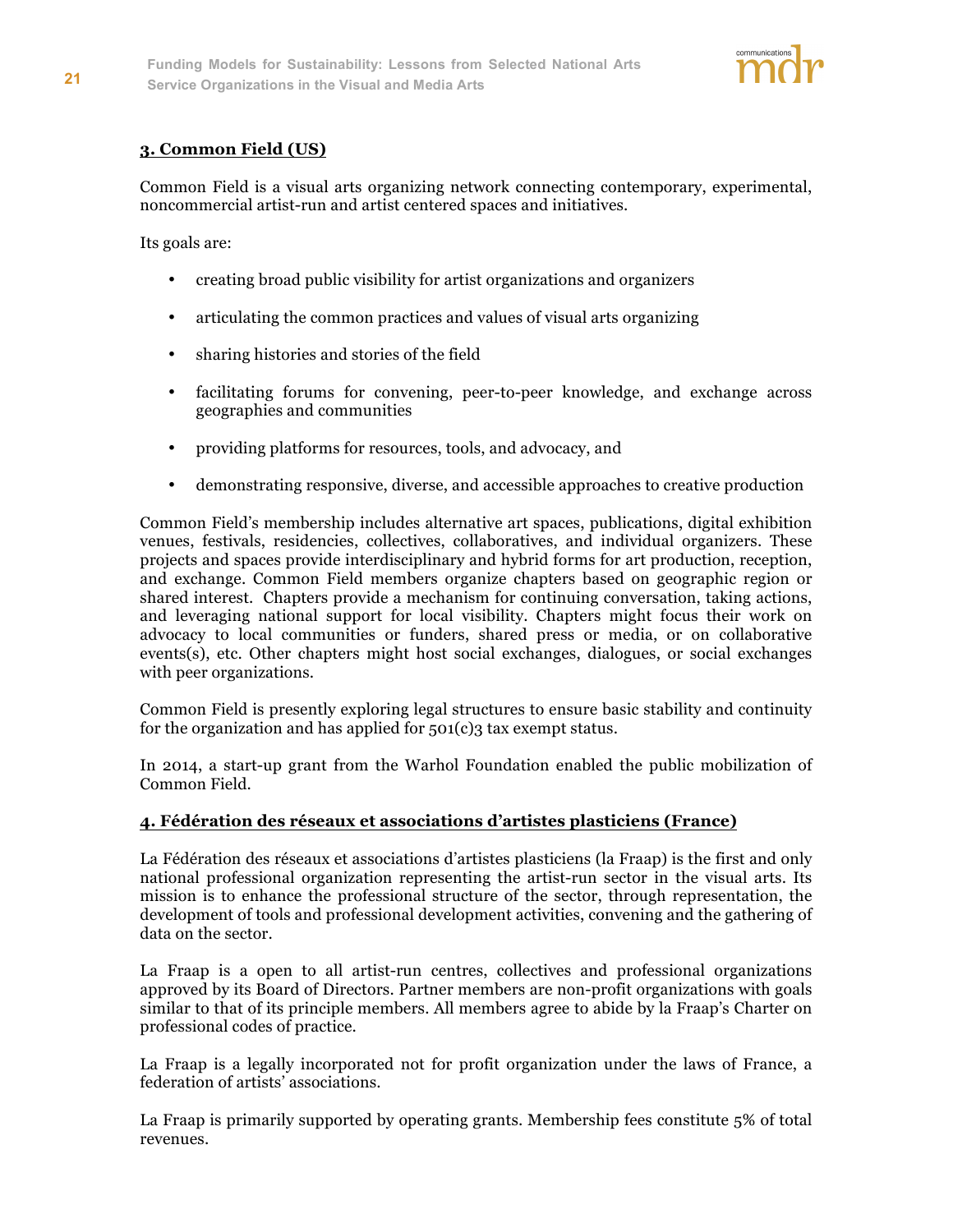

#### **5. Independent Media Arts Alliance (Canada)**

The Independent Media Arts Alliance (IMAA) is a member-driven non-profit national organization working to advance and strengthen the media arts community in Canada. It is the only national alliance representing the media arts in Canada. IMAA's aims are:

- to provide a forum of communication and discussion among independent media arts groups
- to provide opportunities for developing links between all cultural elements of the IMAA, and
- to represent independent media arts organizations in front of agencies from the government and private sector

IMAA's central vision is a Canadian independent media arts field that is vibrant, diversified,

IMAA membership is open to artist-run organizations representing professional media artists. Members must support the creation, distribution or presentation of media arts. Representing over 90 independent film, video, audio and new media production, distribution and exhibition organizations in all parts of Canada, the IMAA serves over 16,000 independent media artists and cultural workers.

IMAA is an incorporated not-for-profit corporation and recognized charitable organization.

The organization is primarily funded through operating grants. Membership fees and project grants make up the difference.

#### **6. The National Association for the Visual Arts (Australia)**

The National Association for the Visual Arts (NAVA) is the Australian national industry body representing and advancing the professional interests of the visual and media arts, craft and design sector. NAVA actively supports and affirms the value of artists and the Australian art sector by leading critical dialogue and debate, informing policy priorities through research and consultation, and providing pathways for professional development and partnerships.

NAVA undertakes advocacy on behalf of the sector and sets and monitors adherence to best practice standards.

Its vision is that visual culture is central to Australian life.

Its current goals are to:

- Effectively advocate for the interests of the sector and provide research and informed policy advice to key decision makers.
- Set and monitor best practice standards for the industry.
- Build the skills, knowledge sharing and entrepreneurial capacity of practitioners and the sustainability of their careers by providing high quality resources and a benchmark professional development program,
- Secure sufficient resources and ensure good management for NAVA to optimise its capacity and achieve sustainability.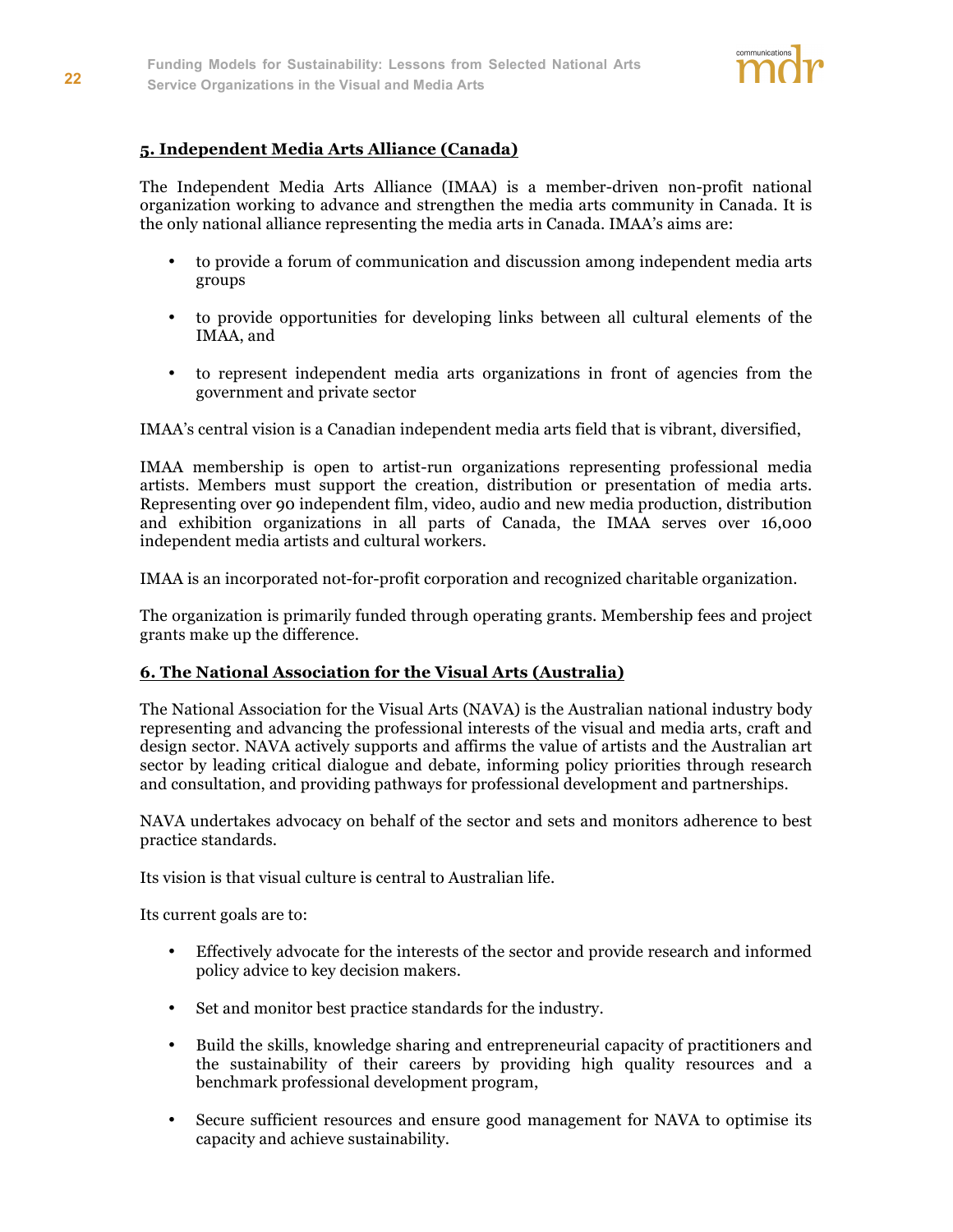

Membership is open to individuals and organizations.

NAVA is currently funded through a mix of project grants, memberships, philanthropy and other earned revenues.

#### **7. Res Artis (Netherlands)**

The vision of Res Artis is as the worldwide professional body for artist residencies, ensuring sustainability and development of the field through enabling connection and facilitating professional development for our member organisations. The mission of Res Artis is to:

Enable sustainability by providing tools for professional development.

Respect the regional, cultural and structural diversity of the artist residency field through adherence to our core values.

Actively engage with and be responsive to members' needs and changes in the field.

Ensure transparency through clear communication with members, the cultural sector and wider public.

Connect and promote members through face to face meetings and the use of digital platforms.

The Res Artis network is comprised of organisations, associations, institutions, museums, artist-run spaces and individuals - all of whom are involved in the field of artist residencies and international exchange programs. There are three different types of Res Artis members: residencies, associates and individuals. Residency members are the largest group of Res Artis members. These are organisations, artists groups or any other structures that directly organise an artist residency program.

The Associate Membership is open to programs, foundations, or other networks that assist or support international exchange programs or the artists themselves. They can be governmental, non-governmental or privately run. Individual Membership is open to artists, curators, or any other individual who wishes to support the activities of Res Artis, or who would like to be involved with our projects and activities.

Membership fee contributions support operations and development of programs and activities

#### **8. Regroupement des centres d'artistes autogérés du Québec (RCAAQ)**

The Regroupement des centres d'artistes autogérés du Québec (RCAAQ) is a non-profit association, committed to the promotion and advocacy on behalf of Quebec-based artist-run centres. In particular, the RCAAQ aims to speak with a strong voice and advocate for better recognition of the essential role artist run centres play in contributing to the vitality and dynamism of the contemporary arts across the country.

Founded in 1986, the RCAAQ today represents a network of sixty-four artist-run centers and cultural organizations managed by professional artists from visual and media arts field. These constitute a contemporary art network of artist-run centres in 22 Quebec cities and a wider stakeholder base of 2,250 professional artists and cultural workers.